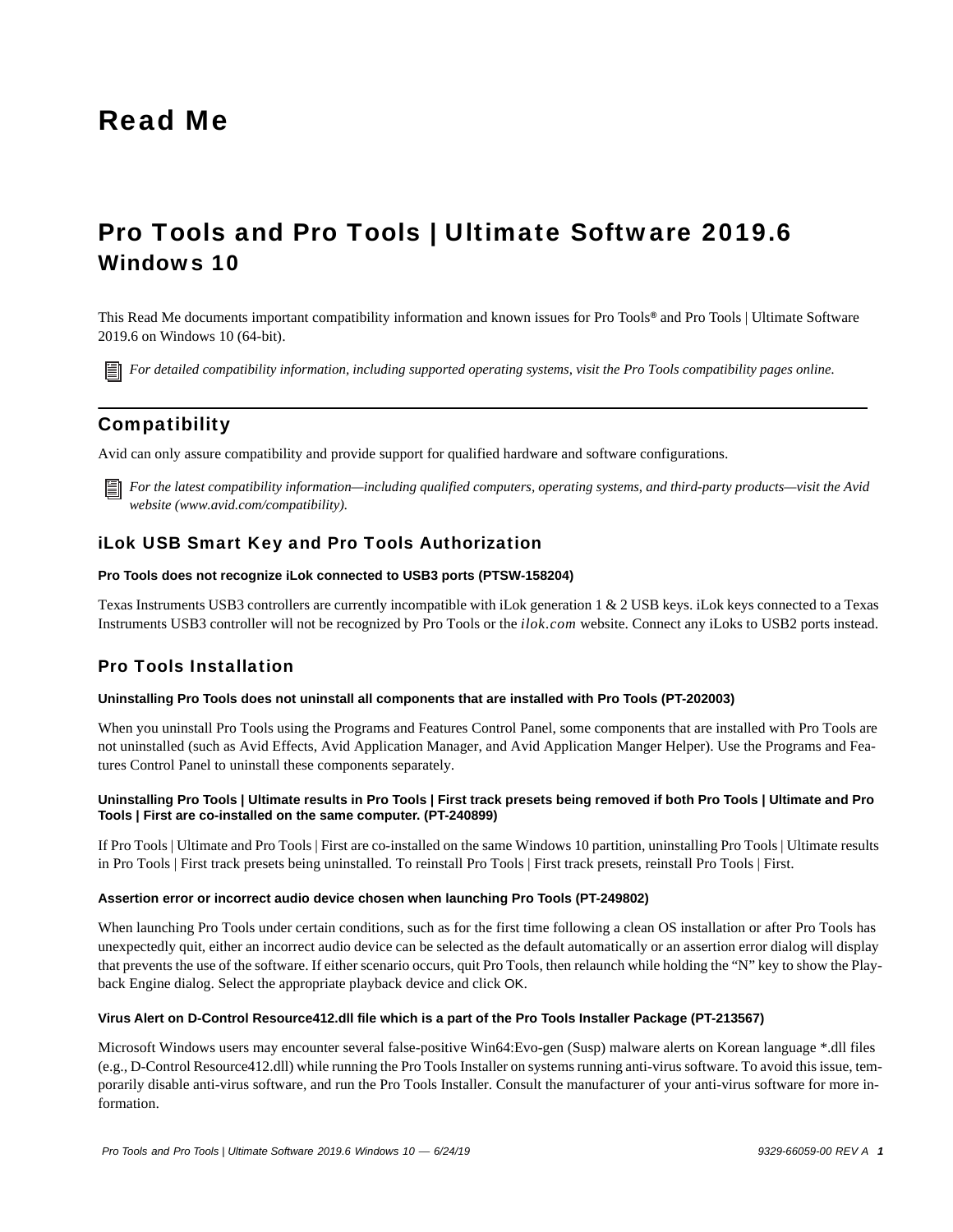#### **Installation of QuickTime Windows may fail with a application hang (PT-243411)**

The installation of Apple QuickTime may hang and must be force quit on the Windows Operating System. This can occurs regardless of your Pro Tools installation. If you encounter this issue, install all Microsoft Windows updates available for the system and try again. If problems persist, consult a search engine for the latest troubleshooting information as the steps to work around the problem can change over time based on Windows Updates installed and available status.

# General Compatibility

# **Hang on application quit after firmware upgrade or downgrade (PT-250325)**

If the Pro Tools launch screen displays "Waiting for Video Engine to Quit" for an extended period of time upon completion of a firmware upgrade or downgrade you can safely force quit Pro Tools and follow the firmware directions by shutting down the computer and chassis (if present). The firmware upgrade or downgrade will be successful. The act of force quitting will not affect the firmware upgrade or downgrade process.

# **Slow HDX firmware upgrades or downgrades when running in the background (PT-250326)**

If you switch to other applications while upgrading or downgrading your HDX firmware, the firmware upgrade/downgrade process runs much slower than expected. To avoid this issue, leave Pro Tools in the foreground and do not run other applications while upgrading or downgrading your firmware.

# **Installing standalone HD Driver 2018.12 on Windows systems with a lower version of Pro Tools installed (Pro Tools 2018.10 or lower) results in errors on launch and prevents Pro Tools from launching. (PT-247645)**

Installing standalone HD Driver 2018.12 on systems with previous Pro Tools versions installed (Pro Tools 2018.10 and earlier) results in errors on launch and prevents Pro Tools from launching. To correct this issue, either update to Pro Tools 2018.12 or uninstall the 2018.12 HD Driver and then install the HD Driver version that corresponds to the installed version of Pro Tools (2018.10 or lower).

# **Graphical issues with Pro Tools when using 4K resolution monitors on Windows (PT-249930)**

While working with 4K resolution monitors on Windows it is recommended that you set the "Scaling performed by" parameter to "System" in the enabled "Override high DPI scaling behavior" option of the ProTools.exe > Properties > Compatibility tab. Using the setting "System Enhanced" can result in graphical issues with Pro Tools.

# **Pro Tools 12 and higher does not support video capture (PTSW-181456)**

Pro Tools 12 and higher does not have the ability to record video to the timeline. Co-install Pro Tools 10.3.10 (or higher) on the same system and use an Avid Mojo SDI to record video into Pro Tools 10. The captured video can then be used in Pro Tools 12 and higher.

# **Pro Tools 12 and higher does not allow import of WMA files (PTSW-181506)**

If you attempt to import a WMA file into a Pro Tools 12 or higher session, Pro Tools cannot convert the file and posts a "file is unreadable" message. Co-install Pro Tools 10.3.10 (or higher) on the same system, import the WMA file, and convert it to a format supported by Pro Tools 12 and higher.

# **Single track direct output exports from Media Composer may appear in the wrong channel when imported to Pro Tools. (PT-247229)**

# **(Pro Tools | Ultimate and Media Composer | Ultimate Only)**

Using Pro Tools 2018.12 or higher and Media Composer 2018.10 or higher, iIf a single track is exported from Media Composer and the Direct Output, One File, .Wav file export options are enabled, the file may import into Pro Tools with the wrong channel order. To avoid this issue, select the File Per Track, 5.1, or 7.1 export options in Media Composer. This results in a single file that will import into Pro Tools with the correct channel order. Another option is to export multiple tracks with the Direct Output setting enabled. This results in a single file that Pro Tools treats as consisting of all mono channels.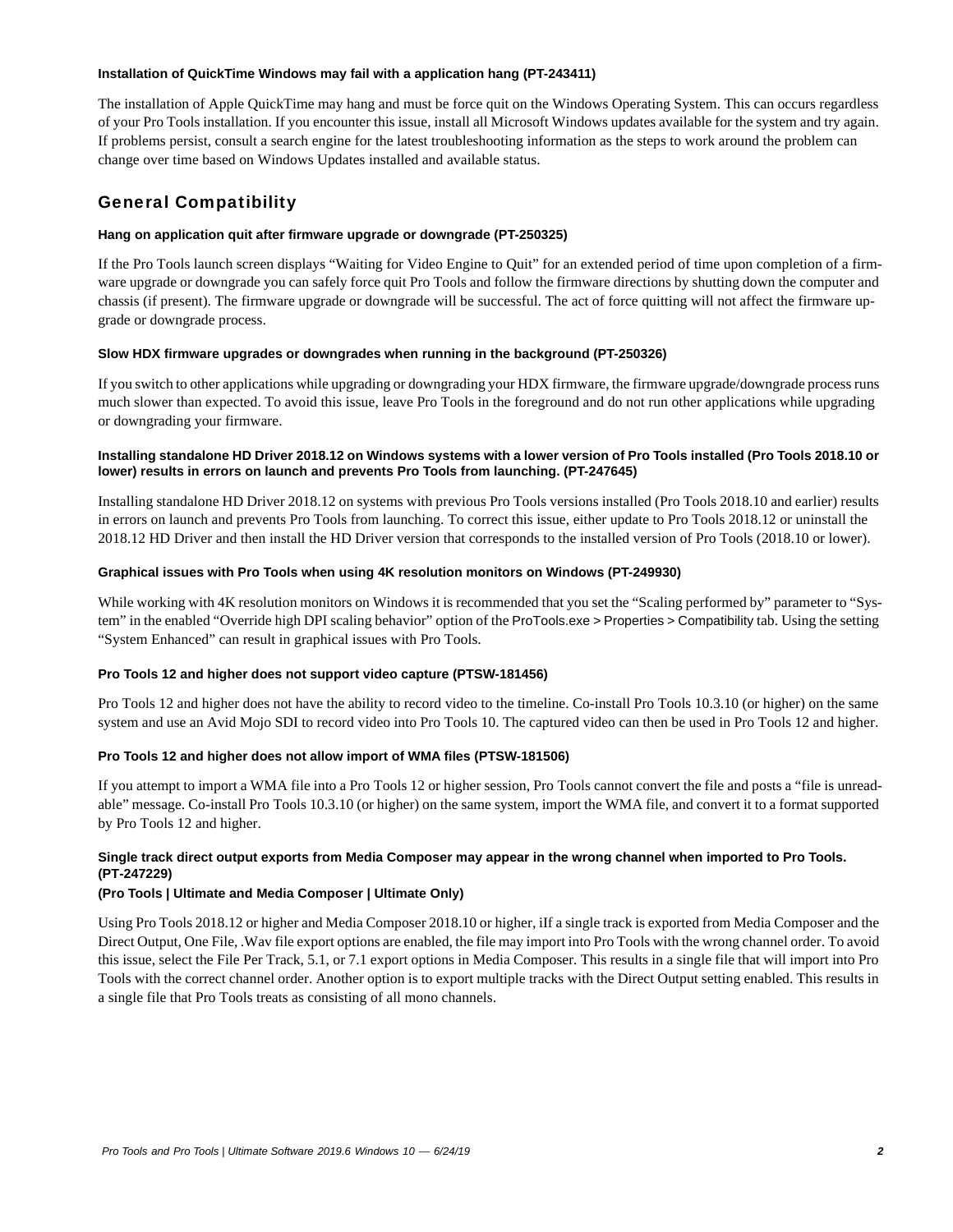# **Warning displayed when opening a session or project created in Pro Tools 12.6 or higher in a lower version of Pro Tools (PT-220349)**

Any session or project created with Pro Tools 12.6 or higher presents a warning when opened in a lower version of Pro Tools (such as Pro Tools 12.5). When the session is opened following this warning, any clip effects data will be dropped from that session or project. If you save the session or project in the lower version of Pro Tools, the Save As dialog opens instead so that you do not overwrite the original 12.6 session or project.

# **Pro Tools 12 or higher sessions that use more than 4 gigabytes of RAM will cause Pro Tools 10 or lower to quit unexpectedly (PTSW-181963)**

If you attempt to open a Pro Tools 12 or higher session that uses more than 4 gigabytes of RAM in Pro Tools 10 or lower, Pro Tools will quit unexpectedly. To open such sessions in Pro Tools 10 or lower, first reduce the amount of session RAM usage to less than 4 gigabytes in Pro Tools 12 or higher by removing virtual instruments that take up system memory.

# **Pro Tools may not maximize while an ISO or other optical media is mounted (PT-217858)**

If minimized while an ISO or optical media disk is mounted, Pro Tools may not re-maximize from the Task Bar, Task Manager, or via Application Switching until the ISO or optical disk are ejected. To avoid this issue, ensure that no such media is mounted while maximizing Pro Tools.

#### **OMF files that contain video are not compatible with Pro Tools 12 (PTSW-184397)**

OMF sequences that contain video cannot be imported into Pro Tools 12. OMF sequences that contain embedded or referenced audio files can be imported into Pro Tools 12. To import a sequence that contains video media, use a linked AAF sequence.

### **Automatic Update Notification will not connect through a proxy server that requires authentication (108837)**

Software Updater will not find an active Internet connection when behind a proxy server that requires authentication to gain Internet access. To work around this, the client machine with Software Updater needs to be moved out from behind the proxy, or the proxy needs to allow HTTP access via port 80 without requiring authentication.

#### **Aero causes errors at lower HW Buffer sizes (103563)**

With Aero enabled in Windows, Pro Tools will not play back without errors at HW Buffer sizes of 128 and below. Turn off Aero if you want to use lower HW Buffer sizes.

# **Changing Waveform Cache Versions preference blocks certain features within Soundminer (PT-228201)**

If Soundminer is installed, keep the "Waveform Cache Versions" preference setting at zero, its default value. Setting this preference to a different value may prevent Soundminer from determining the path to the currently open Pro Tools session, which will block certain features within Soundminer.

# **Soundminer "Spot to DAW" does not work if Pro Tools preferences are corrupted (PT-230027)**

If you can no longer spot to Pro Tools from Soundminer even though audio files are actually copied to the audio files folder. If this issue occurs, quit Pro Tools, clear the Pro Tools preferences, and relaunch Pro Tools.

# Eleven Rack

# **Eleven® Rack Guitar Window not available in Pro Tools 12 (PTSW-184398)**

Pro Tools 12 does not provide the Guitar Window for Eleven Rack that is available in lower versions of Pro Tools. Avid has made available a 64-bit standalone version of the Eleven Rack Control Window found in Pro Tools 10 and earlier. Please see the following page for more information about the 64-bit standalone Eleven Rack Editor: http://apps.avid.com/eleven-rack/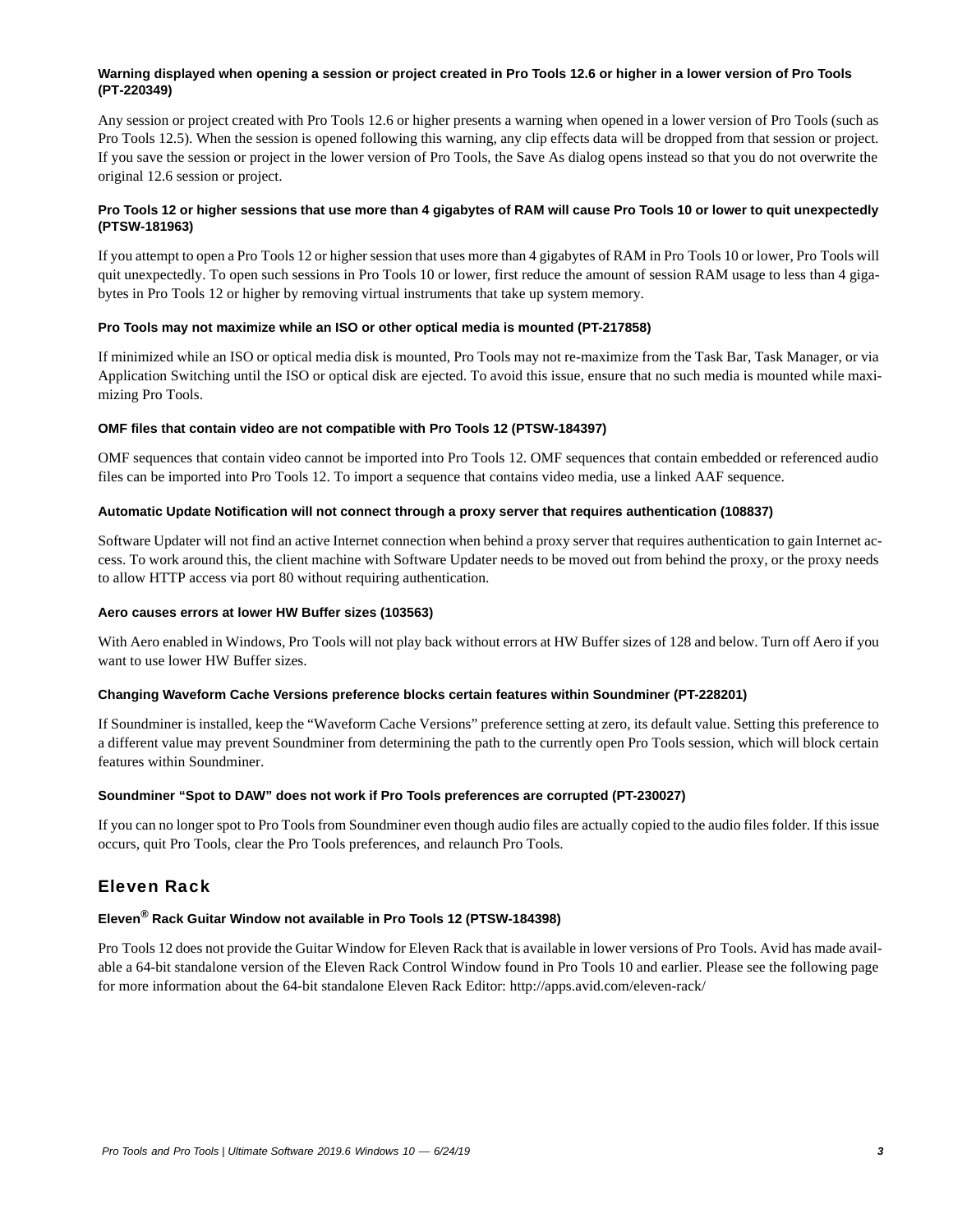# **VENUE**

# **VENUE systems with two HDx Option cards may not be recognized by Pro Tools | HD Native systems (PTSW-142834)**

If a second HDx Option card is installed in a VENUE system, it may cause both HDx cards not to be recognized by HD Native systems. A single VENUE HDx Option card is recognized properly by HD Native systems, so for consistent performance it may be necessary to de-install the second VENUE HDx Option card.

# S6

# **S6 Automation Module doesn't fully populate with Pro Tools 2018.1 or later launched. (PT-236983)**

In order to see the icons populate on the MTM when using Pro Tools 2018.1 or later with S6 3.6.1 or 3.7. Please update to S6 2018.3 software to correct this issue.

# Dolby Atmos

# **Dolby Atmos object panning for stereo tracks created in Pro Tools 12.8 or 12.8.1 may sound different in Pro Tools 12.8.2 or higher (PT-232805)**

In Pro Tools 12.8 and 12.8.1, internal panning is improperly applied to Stereo Objects before the RMU inputs. Pro Tools 12.8.2 and higher correctly applies all object panning metadata in the RMU. Consequently, object panning for stereo tracks created in Pro Tools 12.8 or 12.8.1 may sound different in Pro Tools 12.8.2 or higher. If you encounter this issue, you may need to change the object panning automation for stereo tracks.

#### **Cannot map busses to Objects when connected to a VPN (PT-228845)**

You can map busses to Objects even when not connected to a Renderer as long as Atmos is enabled in the Peripherals dialog. However, you may not be able to map busses to Objects if you are using a Virtual Private Network (VPN). To map busses to Objects when offline, disconnect from the VPN, map busses to Objects, and then reconnect to the VPN.

# **Ambisonics**

#### **Opening a session with Ambisonics tracks in a version of Pro Tools lower than 12.8.2 may improperly convert Ambisonics tracks to 7.1.2 or 7.1 format tracks rather than dropping them (PT-233217)**

When opening sessions that contain Ambisonics tracks in versions of Pro Tools lower than 12.8.2, Pro Tools may improperly convert Ambisonics tracks to 7.1.2 or 7.1 format tracks rather than dropping them. Since Ambisonics channels do not correspond to speakermapped channels, these tracks should be deleted or made inactive as they are unusable in versions of Pro Tools lower than 12.8.2.

# Known Issues

The following sections document known issues you may encounter when using Pro Tools and Pro Tools | Ultimate 2019.6, along with workarounds if they exist.

# General Pro Tools Issues

#### **Pro Tools quits unexpectedly when disabling an internal audio device (PT-220001)**

Disabling an internal audio playback device from the Windows Control Panel while Pro Tools is running may cause Pro Tools to quit unexpectedly. To avoid this issue, ensure that Pro Tools is closed before making any changes to the audio device in the Windows Control Panel.

#### **Playback and recording fails after switching sessions with H/W Buffer Size set to 2048. (PT-252207)**

Depending on the session Sample Rate, it is possible to use 2048 H/W Buffer Size in Pro Tools (sessions with Sample Rate set to 88.2 kHz or higher). If you then open a session that uses lower Sample Rate setting that does not support a H/W Buffer Size setting of 2048 (such as 48 kHz), Pro Tools does not playback or record. If you encounter this issue, select a supported H/W Buffer Size, such as 1024, in the Playback Engine dialog (Setup > Playback Engine).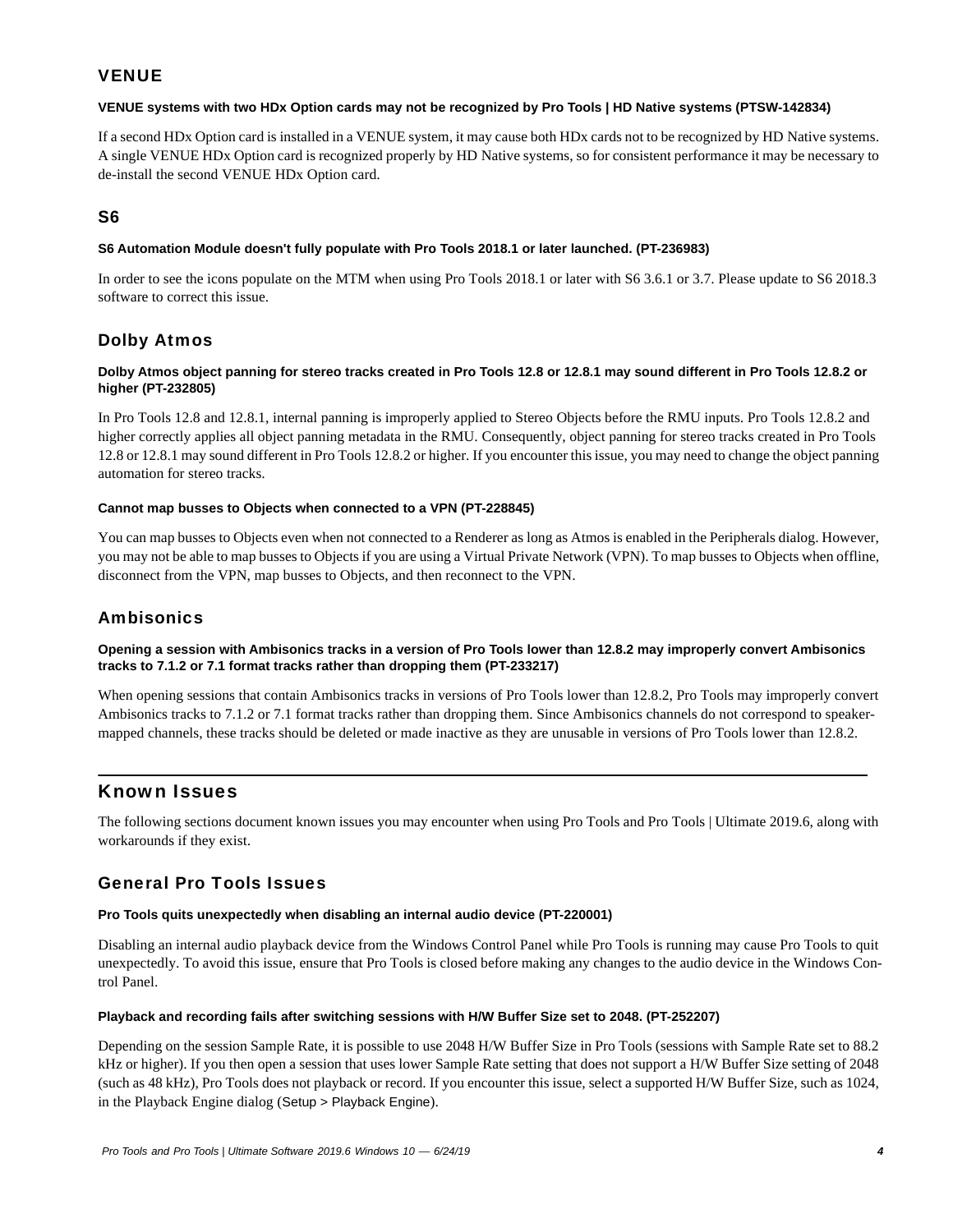### **Import Session Data with "Match Tracks" and "Main Output Assignments" option disabled adds the source track's output assignment (PT-231313)**

Multiple outputs can be assigned to a track if Import Session Data with "Match Tracks" was used even after toggling the "Main Output Assignment" option of the source track. If you encounter this issue, manually restore the original output assignment of the track.

#### **Pro Tools quits unexpectedly when importing a track during playback (PT-234220)**

Pro Tools may quit unexpectedly when importing an audio track from another session (Import Session Data) during playback where the imported track replaces an audio track in the session that is being played back during the import. If this occurs, restart Pro Tools and reopen the session. To avoid this problem, stop playback before importing audio tracks from another session.

### **Pro Tools does not launch (58531)**

Pro Tools will not launch if hardware drivers are not installed or if there are no Inputs or Outputs set in the Control Panel for your audio interface. If Pro Tools does not launch, be sure the drivers for your audio interface were installed before Pro Tools installation. For M-Audio and some third-party interfaces, if the drivers are already installed, go to the Control Panel for your audio interface and make sure either the Analog or S/PDIF Inputs and Outputs are enabled.

#### **Pro Tools quits unexpectedly when manually moving clips with sections out of the session length bounds (PTSW-188679)**

Clips that are moved outside of the session bounds may cause Pro Tools to quit unexpectedly. To avoid this, adjust the Session Length setting (in the Session Setup window) to ensure that there is sufficient time for all material in the session.

#### **Pro Tools is slow to launch and may become unresponsive if a CD or DVD is mounted by your system (PT-201624)**

If a CD or DVD is mounted by your system, Pro Tools takes an exceptionally long time to launch. Additionally, Pro Tools may become unresponsive while a CD or DVD is mounted by your system. To resolve this issue, exit Pro Tools, eject the disc, and then relaunch Pro Tools.

#### **Error messages are displayed while unzipping the downloaded Pro Tools installer zip file (PTSW-181403)**

While unzipping the downloaded Pro Tools installer .zip file, errors are displayed saying that certain files are missing. If you proceed and run the unzipped installer, then these files will be reported missing. To avoid this issue, move the downloaded .zip file to the root (top most) directory of a volume first (such as the C: drive), and then unzip.

# **Dense automation results in –9155 Error (PT-249098)**

Due to higher voice counts available on Pro Tools Native systems, you might encounter AAE –9155 errors when many automation parameters are written to multiple tracks on the same sample. If you regularly encounter "AAE –9155 Automation Too Dense" error messages at the exact same point try the following:

- Select all automation and choose Edit > Thin All Automation.
- If the session contains many parameters written at the exact same spot, try removing some of the unnecessary automation by deleting it or changing the Automation mode from Read to Off on respective tracks.
- If the Automation was written to any unnecessary tracks in the session, make those tracks Inactive.
- Select the suspect automation and nudge it by a sample or two.

# **Tracks List scroll bar gets stuck at high voice counts (PT-236416) (Pro Tools | HDX Only)**

If you encounter this issue, use scroll wheel on your mouse or trackpad to scroll through the Tracks List.

#### **The Mix Window cannot be expanded past a certain vertical size (PT-236038)**

The Pro Tools Mix Window has a vertical size limit. As a result, the window may not be stretched to fill the entire screen on high resolution monitors without scaling. If you encounter this issue, it is recommended that either the display be scaled to more fully fit the screen, or that you scroll through the Mix Window to view areas that might otherwise be out of view.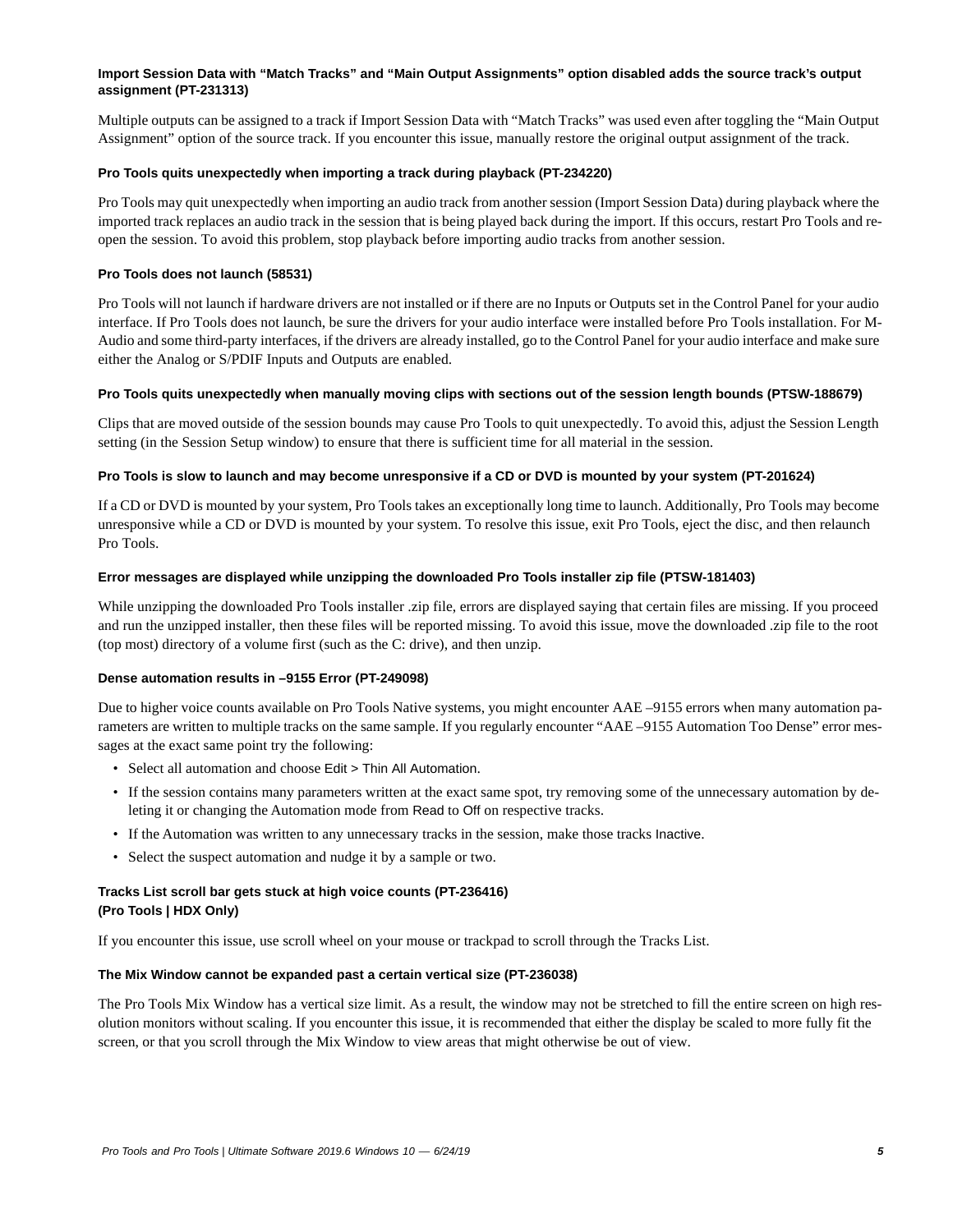# **Clicking on a Pro Tools window that may be visible will not always bring Pro Tools to the foreground, especially if a process is running in Pro Tools (such as Bounce to Disk)**

If Pro Tools is not the foreground application, you can bring it to the foreground by doing one of the following:

- Click the Pro Tools icon in the Windows Taskbar.
- Press the Start+Tab keys to bring the Pro Tools application to the front.

#### **OK button in the Tempo Change dialog is grayed out after using manual tempo in a previous session. (PT-235174)**

If you encounter this issue, toggle the Conductor button off and on. The OK button should then be usable in the Tempo Change dialog.

#### **Session templates retain I/O settings and some preferences, display settings, and window layouts (PTSW-47133)**

Pro Tools session templates retain the I/O settings and some of the preferences, display settings, and window layouts from the system on which the template was created. Consequently, new sessions based on a template restores several session properties from the original system. These properties are retained by Pro Tools until you change them or another session or template is opened that replaces them. This also means that if a new blank session is created after using a template, the properties from the template will be used for the new session.

The properties retained from templates include default track height, view settings, window size and position, and I/O Setup. You can update templates by making the desired changes, using the File > Save as Template command (be sure to select the "Install template in system" option), and then selecting the template you want to replace.

# **Trying to load a session from an unmapped network drive results in the error: "Pro Tools application has stopped working" (PTSW-125913)**

When trying to load a session from an unmapped network drive, the error "Pro Tools Application has stopped working" will occur. To avoid this problem, be sure to map the network drive to a drive letter, set up the drive as transfer volume, and then open the session.

#### **Pro Tools does not play back immediately after importing a large and complex AAF sequence (UME-905)**

Importing a complex AAF sequence that contains many video files and edits may cause Pro Tools to be in a Play/Pause state after all files have finished linking. This may also happen when reopening the session. If you encounter this, stop the transport, wait 30 seconds, and then attempt playback again. To avoid this problem completely, you can bounce the video and re-import, or request that the video editor flatten the video upon export.

#### **Pro Tools reports AAE Error 2 (PT-210384)**

You may encounter AAE Error 2 if you have two or more volumes on your system with the same name. To avoid this issue, ensure that each volume on your system is uniquely named.

#### **Pro Tools becomes unresponsive when bouncing certain multichannel paths to MP3 (PT-217391)**

The only multichannel format Pro Tools supports for bouncing to MP3 is 5.1. Bouncing any other multichannel format to MP3 (LCR, LCRS, QUAD, 5.0, 6.1, 7.0 SDDS, 7.1 SDDS, 7.0, and 7.1) results in Pro Tools becoming unresponsive and you will have to force quit.

#### **Offline Bounce takes much longer than expected (PT-202888)**

Offline Bounce times can increase significantly in sessions that have output and input assignments cascaded across tracks (for example: Track 1 output is assigned to Track 2 input, Track 2 output is assigned to Track 3 input, and so on).

#### **Windows erroneously reports that Pro Tools has stopped responding**

Clicking on the splash screen while Pro Tools is launching can result in a Windows error stating that Pro Tools has stopped responding. Pro Tools is actually still loading normally and will finish launching if you just don't do anything or if you click "Wait for the Program to Respond."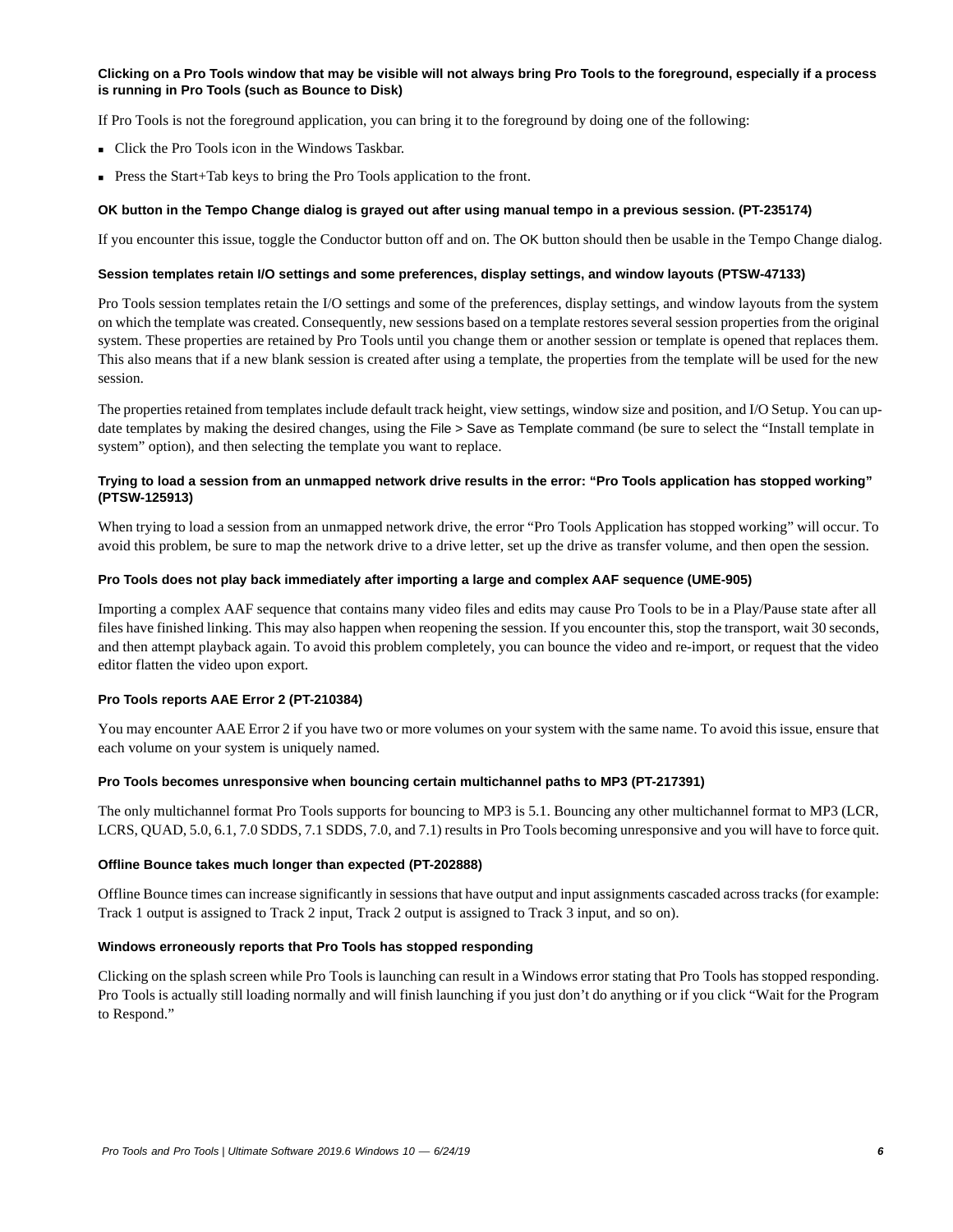# **Automation is replaced instead of overlaid when using Adjust Session Start Time to Match Source Start Time when importing session data (PTSW-149273)**

Automation can sometimes be replaced instead of overlaid when using Adjust Session Start Time to Match Source Start Time when importing session data. This issue may occur if the source session start time (of the session being imported) is earlier than the current session start time. This issue can be avoided if you instead import the session data from the session with the later start time into the session with the earlier start time. You must also not enable the Adjust Session Start Time to Match Source Start Time option, and select Maintain Absolute when prompted.

#### **Start+L launches the Switch Admin User prompt instead of nudging cursor to the left (PTSW-17100)**

Start+L Key launches the Switch Admin User prompt instead of nudging the cursor to the left. As a workaround, enable Keyboard Focus (A...Z) and use the L key.

### **Auto Low Latency Monitoring is lost when opening a session created in Pro Tools 12.6 or higher in versions of Pro Tools lower than 12.6 (PT-219356)**

If a session is saved with Auto Low Latency Monitoring ("Blue Mode") enabled in 12.6 or higher, it is disabled when that session is opened in versions of Pro Tools lower than 12.6 (in 12.5 for example). You will have to re-enable Auto Low Latency Monitoring if desired. This issue does not occur when opening sessions in Pro Tools 12.6 and higher that were saved with Auto Low Latency Monitoring enabled in a version of Pro Tools lower than 12.6.

#### **No sound when previewing audio files in Workspace if Delay Compensation was enabled during playback (PT-229609)**

If you enable Delay Compensation during both session playback and audio file preview in a Workspace browser, Workspace preview is silent until session playback is stopped. To avoid this issue, enable Delay Compensation before starting session playback and preview in a Workspace browser.

#### **Audio clips on tick-based tracks do not play at the correct tempo after opening a Reason song with a different tempo (PTSW-34086)**

Audio clips on tick-based tracks do not play at the correct tempo after opening a Reason song with a tempo that is different from the one in your session. To correct this, make any tempo change via the Conductor track or the Manual Tempo input and the clips will play back correctly.

# **Cannot run Reason or Record as ReWire clients if they have not first been launched and set up as a standalone application (PTSW-133070)**

Reason and Record need to be launched and setup as a stand-alone applications before running them as a ReWire clients with Pro Tools. Do the following:

- Launch Reason or Record in stand-alone mode and follow the on-screen instructions.
- Quit Reason or Record.
- Launch Pro Tools and insert Reason or Record as a ReWire plug-in on an audio, Auxiliary Input, or Instrument track.

# **Cannot drag and drop media files from the Desktop to Pro Tools (Windows 8 Only) (PTSW-181311)**

If UAC is enabled on Windows 8, dragging and dropping media files from the Desktop is disallowed. To avoid this issue, disable UAC.

#### **When importing audio from a network share, "file is unreadable" or other errors occur (PTSW-149570)**

When importing an audio file from a network share using the Import Audio dialog or a direct shortcut to the share, Pro Tools may display an error such as "The audio file is unreadable by Pro Tools" or "The mp3 cannot be imported because QuickTime is not installed," even though QuickTime is installed on the system. If this occurs, map a drive letter to the network share and use the drive letter in the Import Audio dialog to navigate to the audio file.

#### **Importing MP3 or MP4 files without QuickTime installed (PTSW-61863)**

If Pro Tools has been run on a system on which QuickTime was not present, but then QuickTime is installed later, there is the possibility that Pro Tools has indexed QuickTime files as "Unknown." These files will remain as unknown even after QuickTime has been installed. If this occurs, either delete DigiBase Database files and try again, or navigate in the browser to any "Unknown" QT file and select "Update Database for Selected.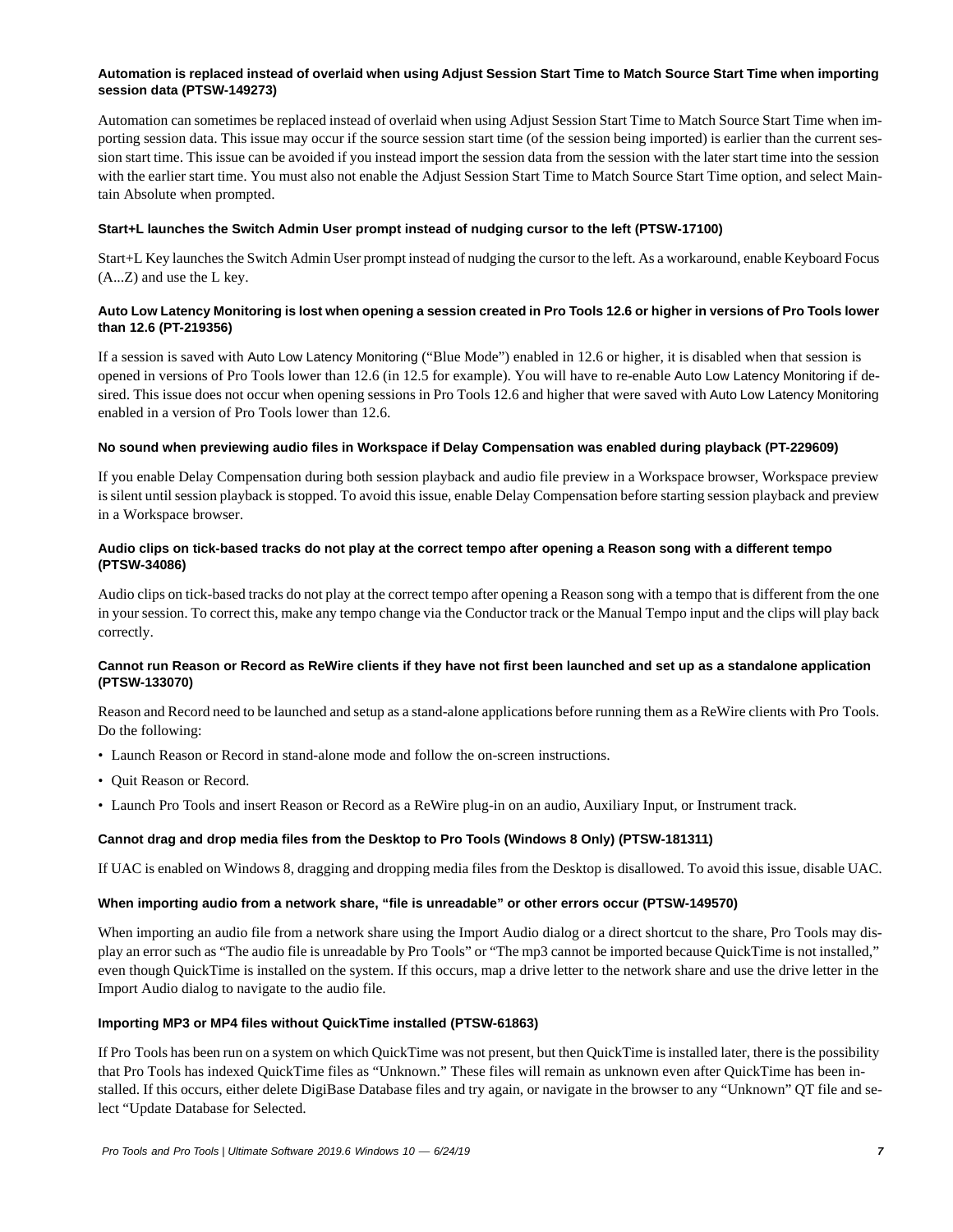Conversely, if Pro Tools has been run on a system with QuickTime present, but then QuickTime is uninstalled, there is the possibility that QuickTime files have been indexed as known audio file types that can no longer be understood by Pro Tools since QuickTime is now absent. If this occurs, delete all database files and try again.

#### **Subfolders supporting presets menus cannot go deeper than 9 nested folders on windows without issues (PT-236243)**

Do not create subfolder tree deeper than 9 subfolders for presets. You will not be able to navigate father even if there are other sub-folders (they will be seen only via Explorer).

#### **Issues with Kensington mouse and drivers**

The following may occur when using a Kensington mouse with Pro Tools:

- Alt key sticks when Zooming (61823)
- Stuck Shift Key (62376)
- Stuck Control Key (61830, 62066, 61980, 61988, 62348, and 62559).

To clear stuck keys, press them again. If problems continue, try removing the Kensington drivers.

### **Error message "Could Not Complete Your Request because the System Cannot Find the File Specified (2)" (# 50454 and # 50457)**

This message can appear while logged into a non-administrative account and doing either of the following:

- Performing destructive AudioSuite processing
- Locking files in the Workspace browser

This is possibly because the audio file has read-only permissions. In order to correct this, you must be able to log into an administrative account in Windows and change the permissions of the audio file so you have full read and write access to the audio file. If you do not have administrative access of the computer, then you must either contact the administrator of the computer to resolve this problem, or use the File > Save Copy In command to create a copy of the session with all of its audio files.

#### **Groove Templates (43997)**

Pro Tools will be unable to retrieve custom Groove Templates that are saved in an incorrect directory. Groove Templates should be saved only within the "Grooves" folder.

#### **Clip Groups can be dragged to tracks in Playlist view even though Clip Groups are not supported in Playlist view (PTSW-152707)**

It is possible to drag a clip group to a track in Playlist view even though clip groups are not supported in Playlist view. Normally, when switching to Playlist view from another track view, any clip groups on that track are automatically ungrouped. While clip groups dragged to tracks in Playlist view may appear to work properly, it is recommended that you ungroup them while in Playlist view to ensure proper behavior.

#### **Importing tracks with Import Session Data clears the Undo queue (51775)**

It is documented in the Pro Tools Reference Guide that importing tracks through Import Session Data clears the Undo queue. More specifically, the Undo queue gets cleared when Main Playlist Option is set to "Import - Replace existing playlists." The Undo queue does not get cleared if the option is set to "Import - Overlay new on existing playlists" or "Do Not Import."

#### **Rendering Clip Gain or Clip Effects on multi-channel audio clips in an interleaved session results in multi-mono files (PT-214780)**

In an interleaved session, rendering Clip Gain or Clip Effects on a multichannel audio clip creates mono audio files for each channel rather than the expected single interleaved, multichannel audio file.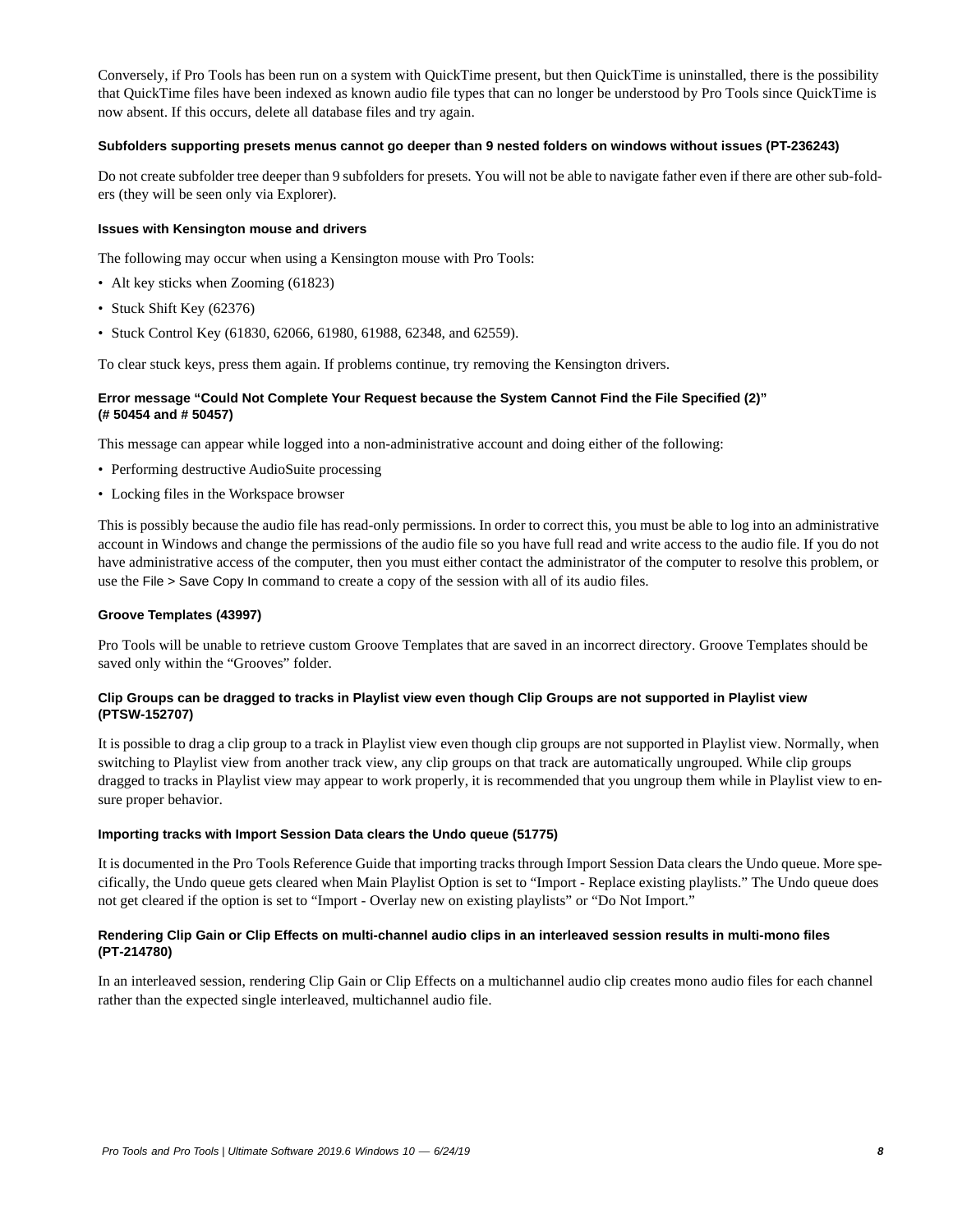### **Real-Time Fade Adjustment tool can display the fade preview outside of the Timeline under certain Window Scrolling conditions (PT-220418)**

If the area before the start of the Timeline is visible when using Continuous Window Scrolling or if the Center Playhead option is enabled, and the area before the start of the timeline appears on-screen, then adjusting a fade using the Real-Time Fade Adjustment Tool can cause the fade preview to appear outside of the fade boundary or Timeline. To avoid this issue, only use the Real-Time Fade Adjustment Tool in No Scrolling, After Playback, Page scrolling modes, or when the start of the Timeline is off-screen.

# **Recording track group output featuring 90º volume automation changes while writing VCA automation can result in unwanted fades (PT-222834)**

If audio clips on a track within a track group feature sharp 90º volume automation changes and the track group has a VCA assigned to it, bus recording the output of the audio track to another audio track while VCA automation is being written may result in the new recorded audio fading in and out around the 90º volume automation changes. To avoid this issue, record any VCA automation first and then record the track group output in a separate record pass.

# **Unrendered mix and match AAFs will not properly import (PTSW-181825)**

If the error "A video file and its associated clips were removed because its timecode rate is incompatible with the project type" appears, it is likely that your AAF contains unrendered mix and match video. To avoid this, render mix and match AAFs from Media Composer before or during export.

#### **AAF files that contain AMA-linked audio cannot be imported (PTSW-182322)**

Pro Tools cannot import AAF files that contain AMA-linked audio files. AMA-linked audio must be imported or transcoded in Media Composer before the AAF is exported.

#### **With the Pro Tools Web browser, links to external sites do not work as expected (PTSW-145325)**

In the Pro Tools Web browser, navigating to external sites using links from Avid web pages (such as links to social networks like Facebook and LinkedIn) may not work as expected. For the sake of security, the Pro Tools Web browser is restricted to *avid.com* pages. If you want to browse sites other than *avid.com*, or share *avid.com* pages with friends, use the Launch Page in External Browser feature to view the page in your default Web browser and navigate from there.

#### **Clip names appear incorrectly after selecting Field Recorder channel matches, or expanding to new tracks (PTSW-136012)**

This can occur if the file name of a Field Recorder channel match contains a hyphen followed by a number greater than zero. Pro Tools names new clips by incrementing the number after the hyphen. If a field recorder file is already named in this way (such as "Filename-01"), then new clips created by selecting a Field Recorder channel match or by expanding a track may have names different from the parent file. To avoid this situation, avoid using hyphens in Field Recorder file names.

# **Field Recorder matches appear offset after AudioSuite rendering if the session timecode rate does not match the file timecode rate (PTSW-152147)**

If a portion of a file has been rendered with an AudioSuite plug-in, an offset can occur when expanding field recorder matches in cases where the session timecode rate does not match the timecode rate of the audio file. To avoid this issue, you can either render the whole file with AudioSuite (rather than only a portion of the file), or use Whole File mode when rendering AudioSuite processing.

# **External Field Recorder matches do not show up after an initial index pass (PTSW-180659)**

If external field recorder matches do not show up on a field recorder track after the initial index pass, save and reopen the session.

# Editing

#### **Fades are not restored after moving clips using the Grabber tool (PT-207491)**

With Layered Editing enabled, moving a clip that partially covers a fade on another clip with the Grabber tool so that it no longer covers the fade does not restore the fade to its original duration. You will need to manually trim the fade to its original duration.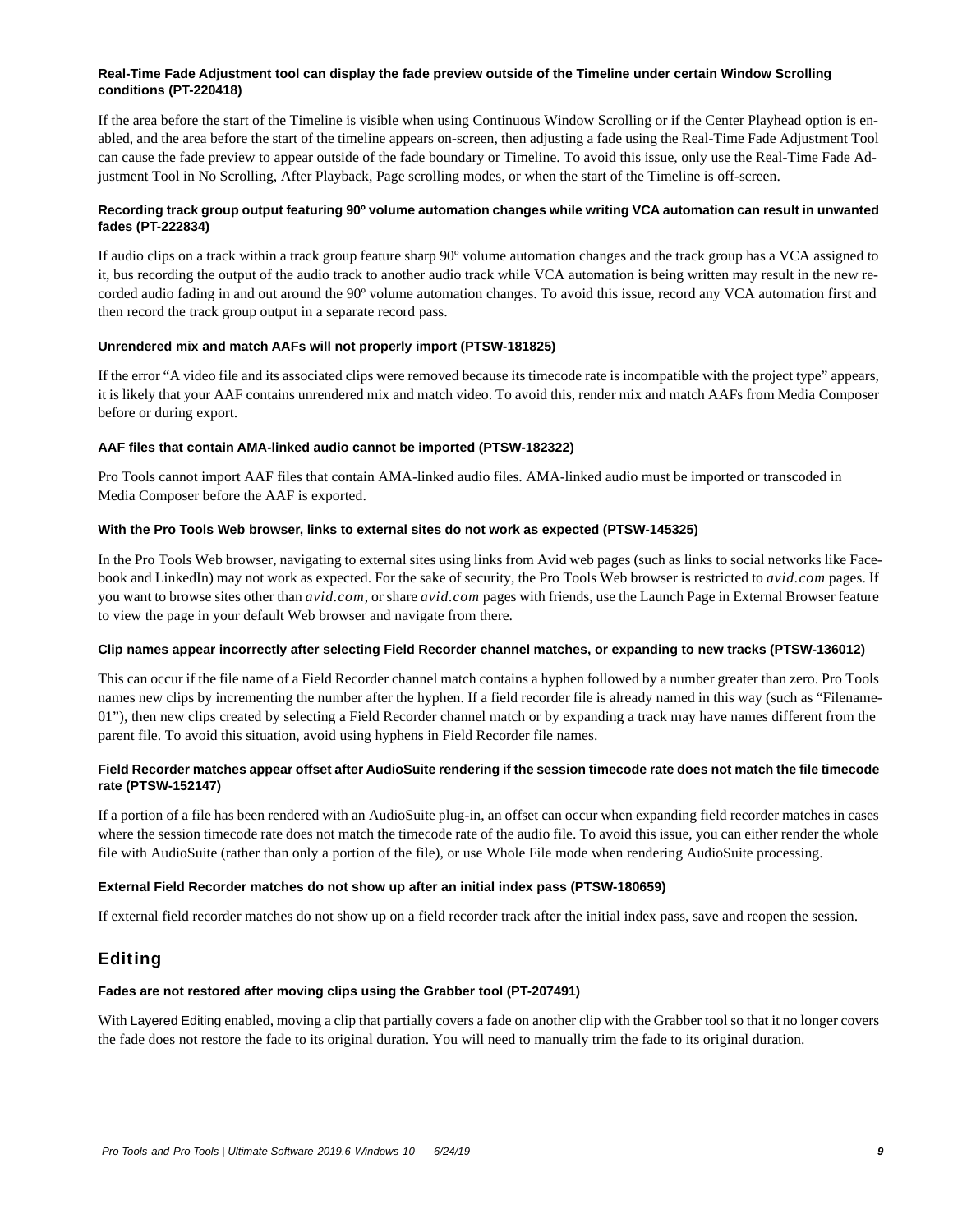# **The Undo command does not remove a clip copied to a playlist by virtue of the Send Overlapped Clip to New Playlist preference (PT-222824)**

When the Send Overlapped Clip to New Playlist preference is enabled, and you move a clip completely over another, the overlapped clip is moved to a new playlist. However, if the track is not in Playlists view, Undo restores the clip on the main playlist, but it does not remove the clip from the alternate playlist. You will have to manually remove that clip from the alternate playlist if you so desire.

# **Designating the Main playlist as the Target playlist after a new playlist was created and then undone may result in Pro Tools quitting unexpectedly. (PT-236287)**

If a track already has an alternate Target playlist and its creation was undone, then trying to set Main playlist for the same track as the Target playlist may result in Pro Tools quitting unexpectedly.

# **No indication of designated target playlist in Playlist selector menu (PT-237313)**

When a track contains one playlist that is the Target playlist, the blue target icon does not appear next to the playlist name in the Playlist menu. This issue is resolved once another playlist is created.

# **Looping clips does not send fully overlapped clips to an available playlist (PT-219668)**

With both Layered Editing option (Options > Layered Editing) and the Send Fully Overlapped Clips to Available Playlist While Editing preference enabled (Setup > Preferences > Editing), clips that are fully overlapped by a looped clip (Clip > Loop) are not sent to an available playlist. Manually move clips that will be fully overlapped by the looped clip to another playlist before looping the clip.

# **Fully overlapped clip not sent to new playlist if the clip is overlapped by creating a fade (PT-220888)**

When a clip is fully overlapped by the creation of a Fade In or Fade Out, the overlapped clip is not sent to a new playlist even though the Send Fully Overlapped Clips to Available Playlist While Editing preference is enabled. To avoid this issue, create a shorter fade and then extend it to fully overlap the clip in question. That clip is sent to a new playlist. Alternatively, manually move the clip to a new playlist.

### **With Layered Editing enabled, deleting overlapping clips that were created with Duplicate or Repeat can result in some overlapped clips being unexpectedly edited as well (PT-220491)**

With Layered Editing enabled, deleting overlapping clips that were created with Duplicate or Repeat can result in some overlapped clips being unexpectedly edited as well depending on the order in which the overlapping clips are deleted. To avoid this issue, delete any overlapping clips in order from left to right.

# Projects and Collaboration

# **Unable to open a project after changing the Project Media Cache location (PT-248105)**

If desired, the location of the Project Media Cache can be changed in Pro Tools (Preferences > Operation > User Media and Settings Location). However in several previous versions of Pro Tools, there was an issue where projects could no longer be opened after doing so. This issue has now been corrected. If you already have projects that cannot be opened because of this issue, please change the Project Media Cache location again. You will then be able to open the projects once again.

# **"Failed: couldn't connect to server..." errors encountered after restarting your computer (PT-225252)**

Cloud Client Services require a few minutes to start, so if you encounter "Failed: couldn't connect to server..." errors when using Pro Tools collaboration features right after a system reboot, just wait a few minutes for Cloud Client Services to start and then relaunch Pro Tools.

#### **Clip Effects settings are lost when sharing tracks with Pro Tools 12.5.x (PT-220478)**

Track collaboration between Pro Tools HD 12.6 and lower versions of Pro Tools will result in losing Clip Effects settings on shared tracks. Earlier versions of Pro Tools drop clip effects settings from tracks that are shared from Pro Tools HD 12.6. There is no warning when Clip Effects settings are lost while collaborating. To avoid this issue, render Clip Effects for all clips with Clip Effects on tracks you want to share with any collaborator running a lower version of Pro Tools.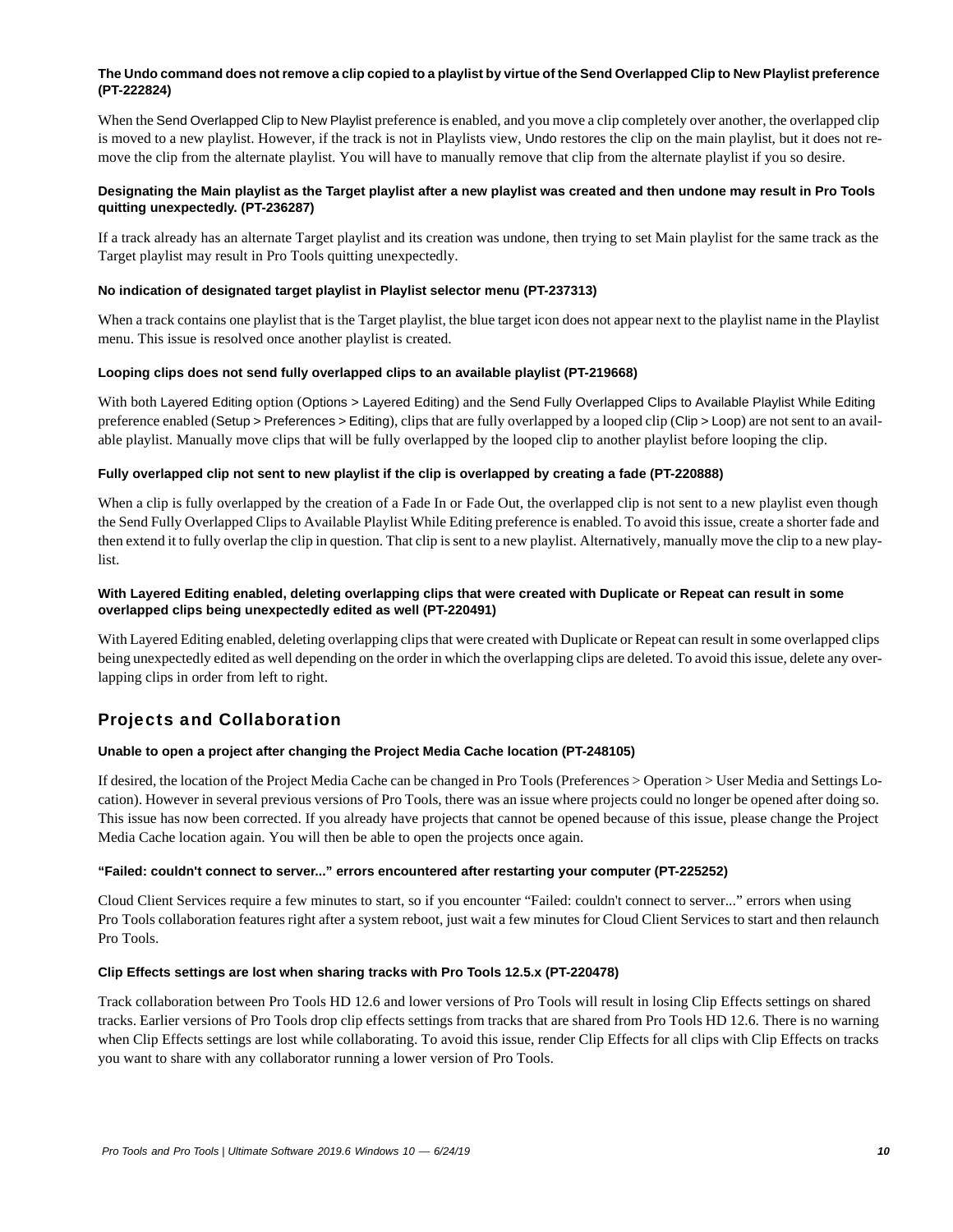#### **Additional Playlists indicator does not appear on shared tracks with collaborators' systems (PT-219746)**

If you duplicate a playlist on a shared track, the Additional Playlists indicator does not light for collaborators. Subsequently making a change to the alternate playlist, however, does notify collaborators.

### **Projects may not synchronize to Avid Cloud after remaining open overnight (PT-220208)**

After a Project has been open for a protracted period of time, saving to the Avid Cloud may not succeed. If you see a Project upload not completing in the Task Manager, it is recommended that the Project be saved and closed, and that you sign-out and then back in again. You should then be able to complete the Project upload.

# **After canceling a Project upload, it can take up to two minutes before any remaining uploads in the Task Manager begin (PT-220170)**

If Project uploads are canceled and other upload tasks remain in the queue, it can take up to two minutes for these uploads to begin. If this issues occurs, simply wait for the remaining projects to begin uploading.

# **Disconnecting from the internet or closing a project during project synchronization can result in failed project synchronization (PT-202643)**

To prevent potential synchronization with projects, do not disrupt the project synchronization while it is in progress. Avoid disconnecting from the internet, turning off WiFi, shutting your laptop, or quitting Pro Tools during this time. To monitor the progress of project synchronization, choose Window > Task Manager.

# **After opening a project that has not completely uploaded, you will need to reboot your computer to continue working on the project (PT-202615)**

If your project does not completely upload to your cloud account, quit Pro Tools, reboot the computer, and then launch Pro Tools | First to continue working on your project.

### **"There was a problem uploading the project" error (PT-204847)**

If your Documents folder (e.g., C:\Users\JohnDoe\Documents) is configured with Windows encryption, you may encounter a "There was a problem uploading the project" error. To avoid this error, right-click the Pro Tools folder and "disable encryption."

### **It is strongly recommended that you do not log in to the same project on multiple systems using the same Avid Master Account login**

When you are connected to the internet and then you open a Pro Tools Project, Pro Tools checks to see if there are any other machines that are logged in to the same Avid Master Account and both with the same project open. If the project is detected as being open on another system it should be closed. This prevents the project bundle on the cloud from becoming corrupted by competing updates from multiple systems using the same account. To avoid this situation, it is strongly advised that you close projects when leaving systems idle if it is possible that you will be working on the same project from another computer with the same Avid Master Account.

# **Change the default Project Media Cache location so that it is not on your system drive (PT-212755)**

Projects in Pro Tools 12.5 default to storing cached project data in a common location in your local Documents folder. It is recommended that you change the default location of your Project Media Cache on the system drive to another location on any Avid-qualified storage. You can Change the location of the Project Media Cache in the User Media and Settings Project Media Cache preference in the Pro Tools Operation Preferences. Any form of Pro Tools compatible storage, including shared storage, is a valid location to cache your project data and media. However, at this time, multiple individual Pro Tools systems in a networked facility cannot refer to a shared cached project bundle on shared storage. If there are multiple systems in a facility with shared storage, each Pro Tools system must download its own project bundle to the specified local Project Media Cache bundle location.

#### **Removing a collaborator from your project may not relinquish ownership of tracks claimed by that collaborator (PT-211627)**

When a collaborator who has ownership over shared tracks is removed from a project that you own, their track ownership may not be automatically relinquished. Should this issue occur, click the Track Ownership button for these tracks and ownership should be returned to you after about five minutes.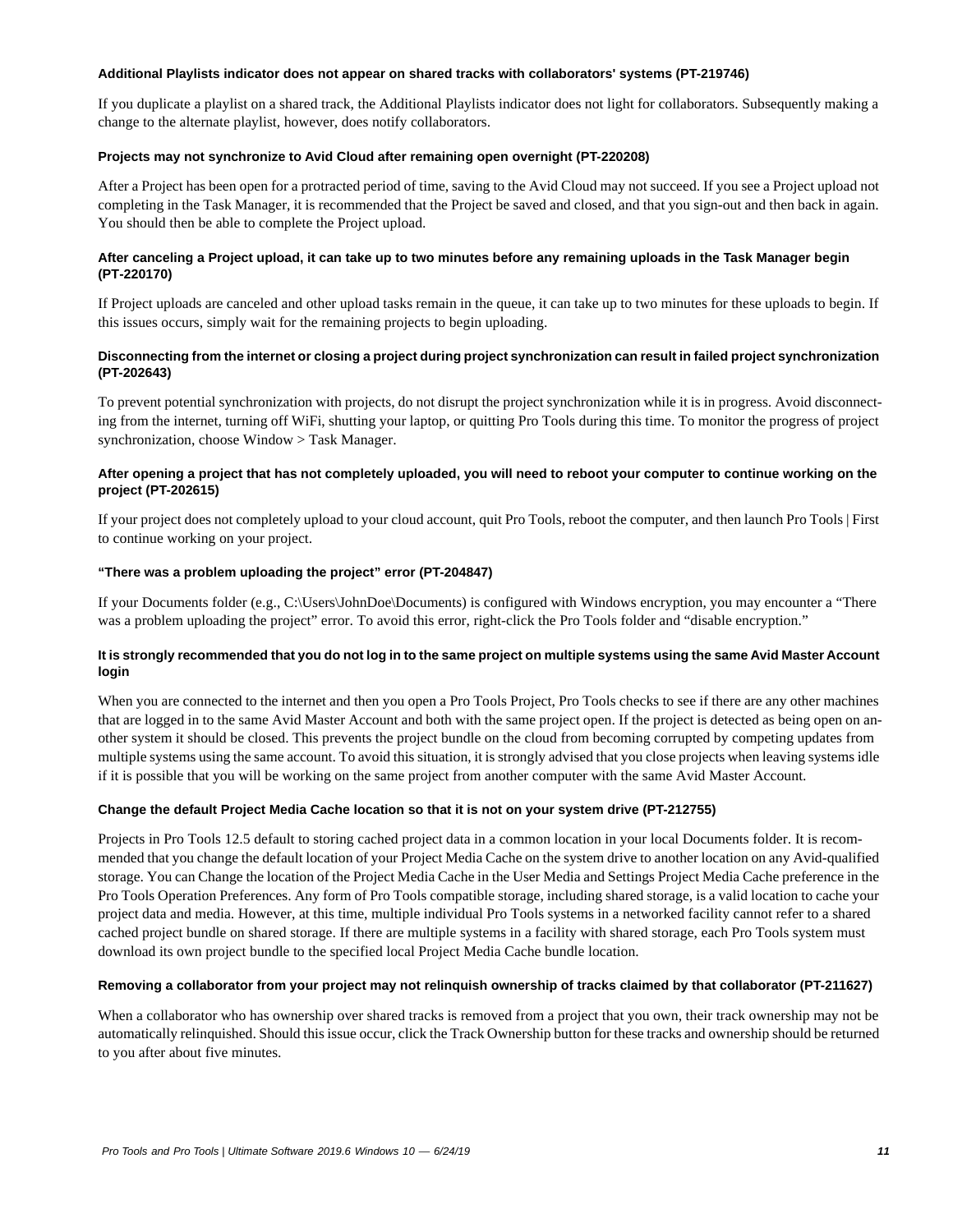#### **Project uploads may pause while Shuttle Lock is active (PT-213277)**

Entering Shuttle Lock mode while project uploads are in progress may temporarily prevent uploads from finishing until the playhead comes to a stop. To avoid this issue, confirm that all uploads have completed in the Task Manager before using Shuttle Lock mode in a project.

#### **"Expand Alternates To New Playlists" may not trigger track or project uploads (PT-212809)**

When a track has loop-recorded alternates that are not on any playlists, choosing to "Expand Alternates To New Playlists" may not trigger an auto-upload or allow manual uploading using the Track or Toolbar upload buttons. If this issue is encountered, making any change or edit to the track or its playlists will enable uploading with the Track upload button.

#### **Edit selection moved to the wrong playlist on a shared track (PT-220200)**

On a shared audio track received from a collaborator who reordered the track's playlist lanes (by click-dragging the lanes up and down), the Move To... commands in the Right-click menu sends the selection to the wrong playlist. The collaborator reordering lanes and sharing can be on a Mac or Windows system, however, only Windows systems will have the issue on the receiving end. To avoid this issue, make sure that collaborators do not manually reorder playlist lanes on shared tracks.

#### **Tracks that are Shared As Frozen must be manually uploaded and saved (PT-216854)**

Any track that is Shared As Frozen must be manually uploaded (even if Global Auto Upload Changes is enabled) in order to render and share changes with collaborators. If an edit is performed on a track that is Shared As Frozen, the project must be saved in order to preserve that edit, otherwise the edit will be lost.

#### **Destructive Punch record passes are not transmitted to collaborators (PT-212577)**

Using Destructive Punch to update a shared file does not transmit a track change and the file is not updated on collaborator systems.

#### **Changed Display Name in Artist Chat is not updated in the Dashboard until signing out and signing back in (PT-209796)**

After making a change to the Display Name in your Artist Chat profile, the Pro Tools Dashboard is not updated with the new user name until you sign out and sign out and back in.

#### **Artist Chat messages of 1,800 characters or more may not be received or even sent (PT-211701 and PT-214391)**

Attempting to send an Artist Chat message of 1,800 or more characters can appear to send but may not be received by other users in the chat or they may not be sent at all. The actual maximum limit for Artist Chat messages is 2 kilobytes per message. It is recommended that uncommonly long messages be posted in shorter segments.

# **Dropped Keystrokes in Artist Chat and Sign On Window (PT-211627)**

In some cases keyboard keystrokes will fail to be transmitted to the Sign On and Artist Chat windows.

#### **Pasting a text string inside of the "< >" characters into Artist Chat results in a blank entry (CLOUD-3285)**

Any text in contained by "<" and ">" is disallowed for security reasons. Please do not use these characters in Artist Chat messages.

#### **When sharing a track with plug-ins such as Melodyne or Space, only the waveform cache inside the plug-in is uploaded and shared, but not the referenced audio file (PT-212607)**

Media assets for Plug-ins (such as Melodyne or Space) that use external media, like a waveform cache or impulse responses, may not always be copied with the shared tracks to the cloud for use by other collaborators.

# I/O Setup

#### **Do not assign the Audition path to Ambisonics Output paths (PT-232689)**

Ambisonics Output paths should not be used for audition paths. If you assign an Ambisonics Output path as the Audition path, it will not work. Only use non-Ambisonics Outputs paths for the assigned Audition path.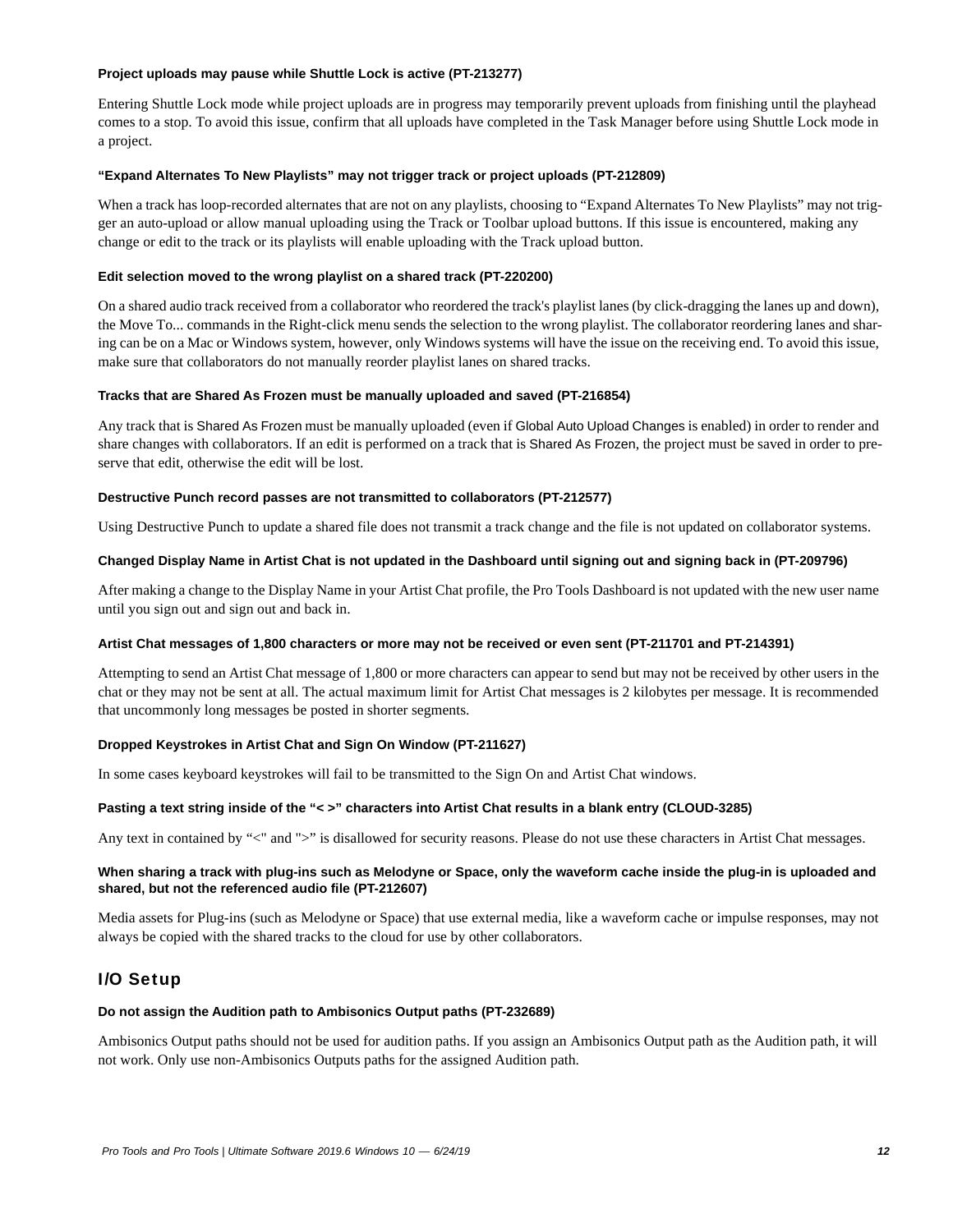#### **I/O Setup files can be saved with illegal characters when Enforce Mac/PC Compatibility option is not enabled (60730)**

When importing I/O Setup files (.pio files) from Mac sessions that were not saved with the Enable Mac/PC Compatibility option enabled, files that have illegal characters are not converted successfully—illegal characters do not get replaced with an underscore.

# **Master Faders assigned to mapped output busses function only on that specific bus, not for the output channel as a whole (PTSW-127517)**

Because a Master Fader works on a bus, not on an output path or output channel, there may be certain configurations in which the level sent to the physical I/O is not reflected on any meters in the Pro Tools application. If the configuration includes output subpaths or has multiple busses assigned to a single output path, the overall signal level from these combined sources (including any clipping indication) will only be displayed on the interface itself. You can avoid using multiple output paths or output busses simultaneously by routing your sources to a single mapped output bus and assign a Master Fader to that.

# **Opening a session saved to .ptf (Pro Tools 7–9) from Pro Tools 12.x or higher in Pro Tools 8.1 or lower results in incorrectly mapped IO (PTSW-194443)**

For any session saved to .ptf (Pro Tools 7–9) from Pro Tools 12.x or higher requires that IO Settings be manually corrected when opening that session with Pro Tools versions 8.1 and lower. Manually map the correct IO settings in the IO Setup before playing back the session.

# File and Disk Management

# **Auto-backups are not created during playback or recording (PT-231812)**

Auto-backups are not saved while Pro Tools is playing back or recording. To ensure your work is saved during long periods of playback or recording, either manually save during playback or recording, or after stopping playback or recording. Auto-backups continue to function as expected when the transport is stopped.

# **Auto-saving with external hard drives that have little free space can result in data loss (PTSW-32639)**

When recording to hard drives that do not have much free space available and when the Auto-Save preference is turned on, it is possible to completely fill your record drives, and cause data loss. While this occurrence is rare, it can also result in external drives that will fall offline and not be able to used on the Windows system. It is recommend that you do not allow your record drives to become completely full, and that you manually back up your projects on a regular basis.

# **Pro Tools unable to relink to audio files and fade files that have illegal characters when Enforce Mac/PC Compatibility is not enabled (PTSW-57355)**

A Pro Tools session is unable to relink to audio files and fades that have illegal characters if the session was copied without the Enable Mac/PC Compatibility option enabled. The workaround is to open the DigiBase Project Browser and manually relink each file by Unique ID.

# **Importing interleaved BWF files exported from Pro Tools 10 and higher into Pro Tools 9.0.x (and lower) may cause Pro Tools to quit unexpectedly (PTSW-151579)**

When exporting any greater-than-stereo multichannel interleaved WAV (BWF) files other than 5.1 from Pro Tools 10 and higher, and then importing them into Pro Tools 9.x or lower, Pro Tools quits unexpectedly. To avoid this problem, export audio files for import into lower versions of Pro Tools in another file format (such as AIFF or multi-mono).

# **Pro Tools quits unexpectedly when indexing Workspace or Field Recorder Search outside of a session. (PT-251446)**

If Pro Tools consistently quits unexpectedly when indexing a directory with the Workspace, or when using the Select Areas to Search functionality with field recorder workflows, this might be resolved by trashing your Workspace database files. To do this, clear the contents of the following folder: <boot drive>:\Users\Public\Pro Tools\.

# **Unable to open Mac sessions from Workspace if illegal characters in session name were converted to underscore symbols (PTSW-52463)**

You will not be able to open a Mac session from the Workspace if the session name contains illegal characters that were converted to underscores. The workaround is to open the session using the File > Open command.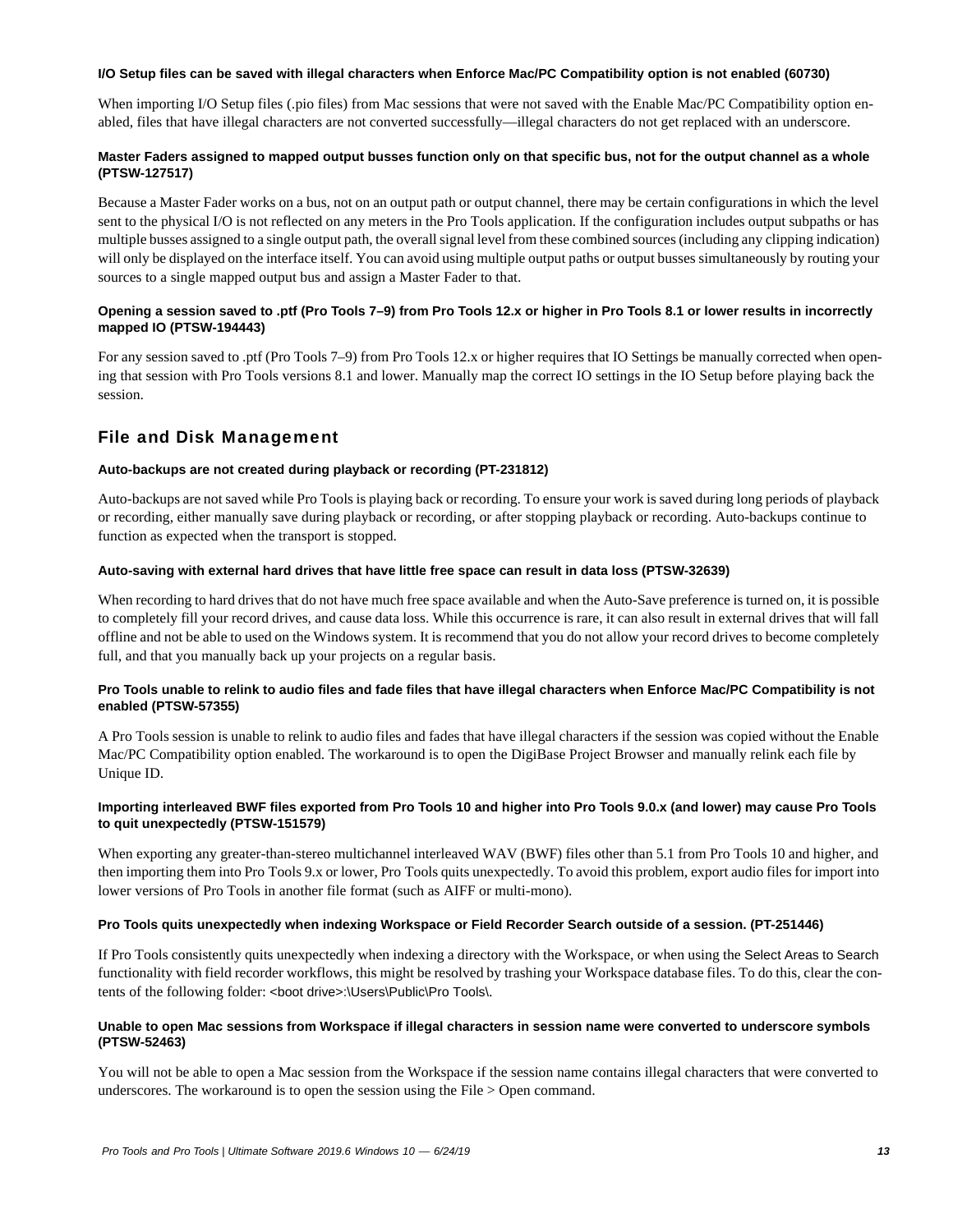### **Multiple files with the same name do not relink properly when Save Copy In command is used with Preserve Folder Hierarchy option (PTSW-28069)**

When saving a session copy with Preserve Folder Hierarchy checked, files with the same name may not relink properly when using Manual Relink. When opening the session copy, use Automatically Relink to locate the correct files. If the session has already been opened using Manual Relink and some files are still offline, select Relink Offline in the Project Browser to manually relink the remaining files.

#### **Missing files when opening a session created by a lower version of Pro Tools (37572)**

When opening some sessions created by a lower version of Pro Tools, some files may be missing. You should be able to relink these files in the Relink window by Name and Duration. In some cases Match Format may not result in found links.

#### **After Relinking files the Relink window does not retain its "revealed/open" status (PTSW-178130)**

Although the checkbox remains selected, the reveal status of volumes is not retained if the Relink window is automatically reopened. Be sure to reveal the volumes so that the enabled checkboxes are visible in order to reliably relink to missing files.

#### **"Access Violation" on playback of read-only sessions**

Pressing play in a session recently restored from CD-ROM may result in a dialog stating "Access Violation." This happens if the session (and its audio files) are marked with the Read-Only flag. If you do not know how to remove the Read-Only flag from your files, please consult Windows Help.

#### **When relinking audio files, mismatched channel widths are not found (PTSW-189868)**

When relinking audio files, it is possible to link files with different channel widths. This is not a supported workflow and may have unpredictable results. Ensure that the channel width of linked files match the channel widths of clips in the session to avoid this issue.

# Elastic Audio

#### **Maintaining phase coherency with Elastic Audio pitch processing (PTSW-20602)**

When there is Elastic Audio Pitch processing enabled on a track, switching from Polyphonic, Rhythmic, or X-Form to Monophonic or Varispeed can disrupt phase coherency. To preserve phase coherency in this case, be sure to clear all Elastic Audio Pitch processing from the track before switching to the Monophonic or Varispeed algorithm.

# **Drift in an audio file may occur when using Elastic Audio and the Monophonic or X-Form algorithms (PTSW-33768)**

Drift in an audio clip may occur when using elastic audio depending on how much the clips is expanded or compressed when using the Monophonic algorithm. If you are using elastic audio with material that contains transient information in it that you would like to keep from drifting, you should use the Polyphonic or Rhythmic algorithms.

#### **Displayed timebase is incorrect after importing Elastic Audio tracks (PTSW-46897)**

The incorrect timebase is displayed after importing Elastic Audio tracks to existing tracks with opposite timebase. You will need to manually select the correct timebase for the affected tracks.

# **Elastic Audio clips on Playlist lanes are not rendered (PTSW-47311)**

In Playlists View, any Elastic Audio clips on Playlist lanes are not rendered (waveform is "off-line") when changing the track's Elastic Audio processing from Real-Time to Rendered. Using the object grabber to select any off-line clips, promoting them to the main playlist or copying and pasting the clips in place will render using the selected Elastic Audio algorithm.

# **Cannot import Elastic Audio tracks with the Consolidate From Source Media option (PTSW-33894)**

Use Copy from Source Media to import Elastic Audio tracks.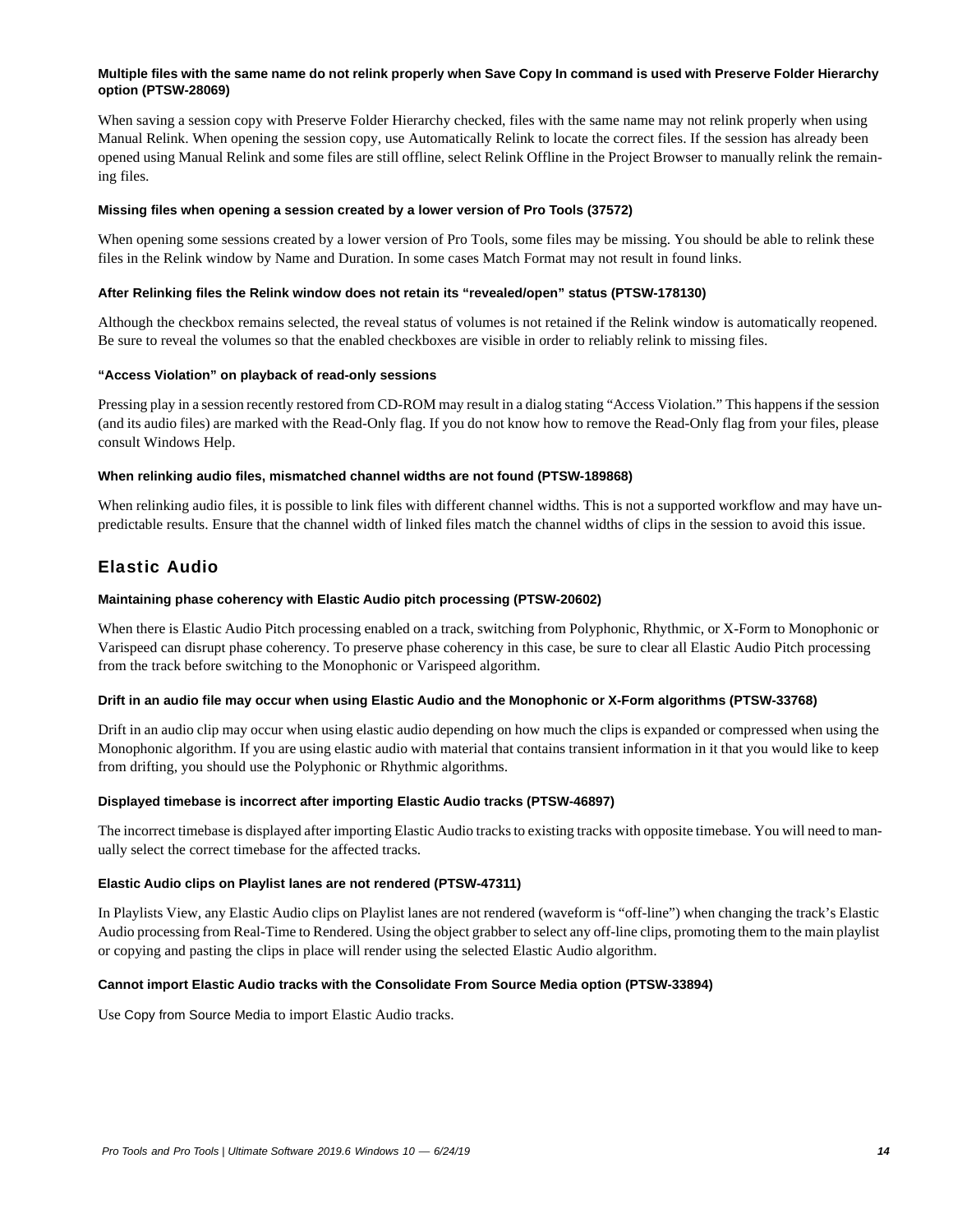# Track Commit and Track Freeze

### **Frozen Tracks are opened in a partially frozen state in certain versions of Pro Tools 12 (PT-208260)**

Opening sessions created in Pro Tools 12.4 or higher that have frozen tracks in Pro Tools 12.0 to 12.2.1 will result in graphical issues for "frozen" clips (such as waveforms overlaying clip boundaries, missing clip boundaries, or clip boundaries that move without waveforms), tracks and inserts (inserts can be in an inactive/frozen state and cannot be activated). In versions of Pro Tools 11.3.2 and earlier, or Pro Tools 12.3, these problems do not occur and the track is opened in it's unfrozen state.

#### **Relinking to missing rendered "frozen" Auxiliary Input tracks does not yield any results when reopening a session (PT-210026)**

If there is missing rendered audio from frozen Auxiliary Input tracks, they cannot be relinked after first time of reopening a session. Task Manager will report: "Some Files to relink Not Found." To correct this issue, close and reopen the session, and try to relink to the missing files again.

#### **Frozen tracks are not translated by AAF and Interplay unless committed (PT-210128)**

Only the unprocessed source audio on frozen tracks is translated by AAF and Interplay To ensure that the desired track audio processing is translated accurately for AAF sequences (and Avid Interplay), commit those tracks rather than freeze them.

### **Committing clips on Instrument tracks by dragging them to audio tracks with the Downmixer plug-in may render an incomplete clip (PT-207317)**

Committing MIDI clips on Instrument tracks by dragging them to audio tracks with Downmixer may render an incomplete clip. Using the Grabber tool on these incomplete clips may not function over the incomplete areas of the clip. To avoid this issue, Commit Instrument track clips to new Audio tracks before inserting the Downmixer plug-in.

**When committing from two or more Instrument tracks in a session with tempo changes by dragging and dropping to audio tracks, and where the Instrument tracks include a mix of sample-based and tick-based tracks, the tick based committed clip is trimmed to match the source MIDI original duration even though the audio committed from tick-based MIDI follows the tempo changes (PT-208300)**

To avoid this issue, use the Trim tool to reveal the rest of the committed audio or commit sample-based MIDI clips and tick-based clips separately.

# MIDI

#### **Score Editor is illegible with hundreds of MIDI tracks are in a session. (PT-250083)**

Avoid opening the Score Editor when there are hundreds of MIDI tracks in your session. The Score Editor will be illegible when opened with many tracks in a session and the showing and hiding of tracks may result in Pro Tools freezing.

#### **Closing a session takes an excessive amount of time when hundreds of MIDI tracks are shown in the Score Editor. (PT-250084)**

Avoid opening the Score Editor if you have hundreds of MIDI or Instrument tracks in a session as Pro Tools may quit unexpectedly or may freeze (and may need to force quit). If the Score Editor is successfully opened with hundreds of MIDI tracks, closing session will take an inordinate amount of time (however a progress bar will be shown).

#### **Pro Tools does not recognize a MIDI device that is connected or powered on while Pro Tools is running (PT-210853)**

Pro Tools does not recognize a MIDI device that is connected or powered on while Pro Tools is running. Quit and relaunch Pro Tools for the MIDI device to be recognized. All MIDI devices should be connected and turned on before launching Pro Tools.

#### **When playing an Instrument plug-in using a MIDI controller and recording the MIDI performance and while also bus recording the audio output of that plug-in, the recorded MIDI plays back earlier than the recorded audio (PT-201867)**

When playing an Instrument plug-in using a MIDI controller, and both recording the MIDI performance and bus recording the audio output of the plug-in, the recorded MIDI performance plays back earlier than the recorded audio. This issue can occur when using Pro Tools | HDX with Delay Compensation enabled. You can avoid this issue by switching the Playback Engine from HDX to CoreAudio. Once you have recorded your MIDI performance and the audio output from the Instrument plug-in, you can switch the Playback Engine back to HDX.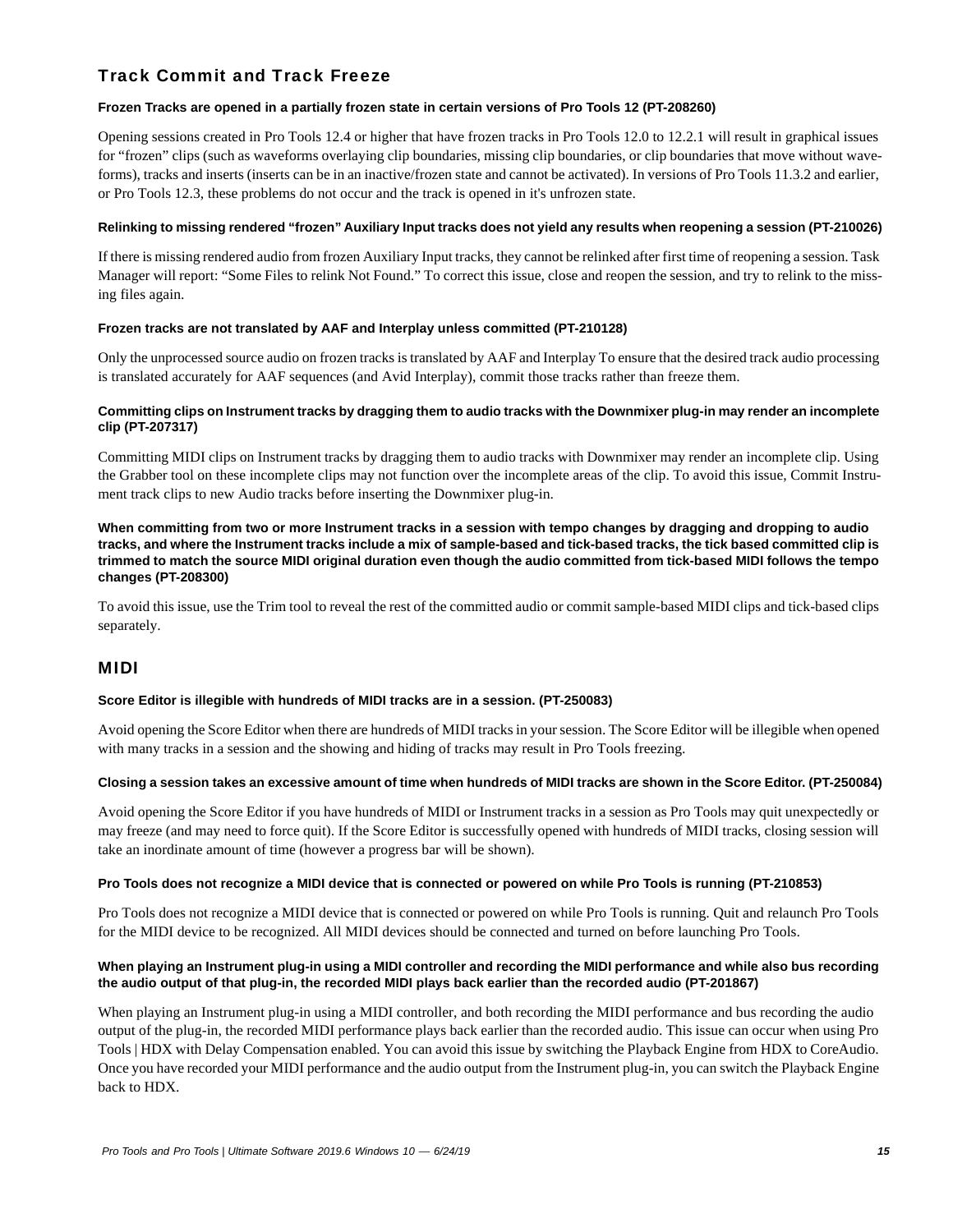#### **Versions of Sibelius lower than 7.5 do not launch when using the Send to Sibelius command (PTSW-24193, SIB-164)**

When you first install any of the supported Sibelius packages (Sibelius, Sibelius First, or Sibelius Student), the Send to Sibelius command in Pro Tools will return a false error stating that Sibelius is not installed in the system. To avoid this problem, launch Sibelius manually and create a score document. This will only needs to be done once, after which the Send to Sibelius command should function properly.

# **When using Import Session Data on a MIDI track with Real-Time Properties enabled and set to using diatonic transposition, transposition is based on the first key signature in the session only (PTSW-49297)**

When importing session data from a session that includes multiple key signatures and a MIDI or Instrument track with the "Transpose in Key" Real-Time property enabled, the transposition will be based only on the first key in the session. This can be corrected by toggling the Real-Time Properties off and on, at which point the diatonic transposition will be correct for each key.

# **Unavailable MIDI input paths for MIDI and Instrument tracks are not indicated (PTSW-46839)**

The device or path name for MIDI Input on MIDI and Instrument tracks is not italicized and grayed out when opening a session on a system where the device or path are not actually present.

# Plug-Ins

*For known issues about specific plug-ins, see the Audio Plug-ins Read Me.*

# **Purchasing and installing a newer version of an already installed plug-in may cause a system restart (PT-201687)**

If you use the In-Application Plug-in Marketplace to purchase and install a plug-in that is already installed on your system, your computer may restart during installation. This only occurs if the currently installed version is older than the version you just purchased and downloaded. If you want to buy an additional license for a plug-in you already own please do so at https://shop.avid.com. If you want to install the latest version of a plug-in that you already own, please visit<https://account.avid.com/subscriptions> or [https://www.avid.com/plugins;](https://www.avid.com/plugins) find the version of the plug-in you want, and then download and install it.

# **Using Plug & Mix plug-ins after a DSP insert on HDX systems can result in Pro Tools quitting unexpectedly or freezing, and offline Bounce issues. (PT-250123)**

Inserting Plug & Mix Native plug-ins after a DSP insert can result in Pro Tools quitting unexpectedly. It is recommended that use Plug & Mix plug-ins only before any DSP insert on a track. If your session already has a DSP plug-in preceding Plug & Mix Native insert, remove Native Plug & Mix plug-in first and then switch the order of inserts to avoid this issue. It is a known issue that Offline Bounce will fail if Plug & Mix plug-ins are preceded by DSP inserts on one or more tracks. In this case, use Online Bounce to Disc.

#### **After updating to Pro Tools 12.8.x or higher, for installed plug-ins that support 7.x.x and Ambisonics channel formats these channel formats are not available from the insert selector (PT-230540)**

If 7.x.x and Ambisonics formats for installed plug-ins that support these formats are not available from the insert selector after updating to Pro Tools 12.8.x or higher, uninstall the plug-in, launch and quit Pro Tools, and then re-install the plug-in. The next time you launch Pro Tools, the plug-ins should be available in all supported channel formats.

# **Pro Tools quits unexpectedly when opening any Facebook Audio 360 plug-in after installing the FB360 video player while connected over remote desktop (PT-233584)**

To avoid this issue, do not operated sessions with Facebook Audio 360 plug-ins over a remote desktop connection.

# **The inputs of tracks fed by plug-in Auxiliary Output Sends may become unassigned if the plug-in is recalled as a Track Preset on another track (PT-237401)**

If a track containing a plug-in feeding other tracks using Auxiliary Output Sends (AOS) is saved as a Track Preset, recalling that Track Preset elsewhere in a Session or Project may interfere with the routing of the tracks being fed by the original instance of the plug-in. It is recommended that Track Presets containing plug-ins with AOS assignments either be avoided or created in with "Plug-in Assignments" unchecked in the "Track Data to Recall" dialog.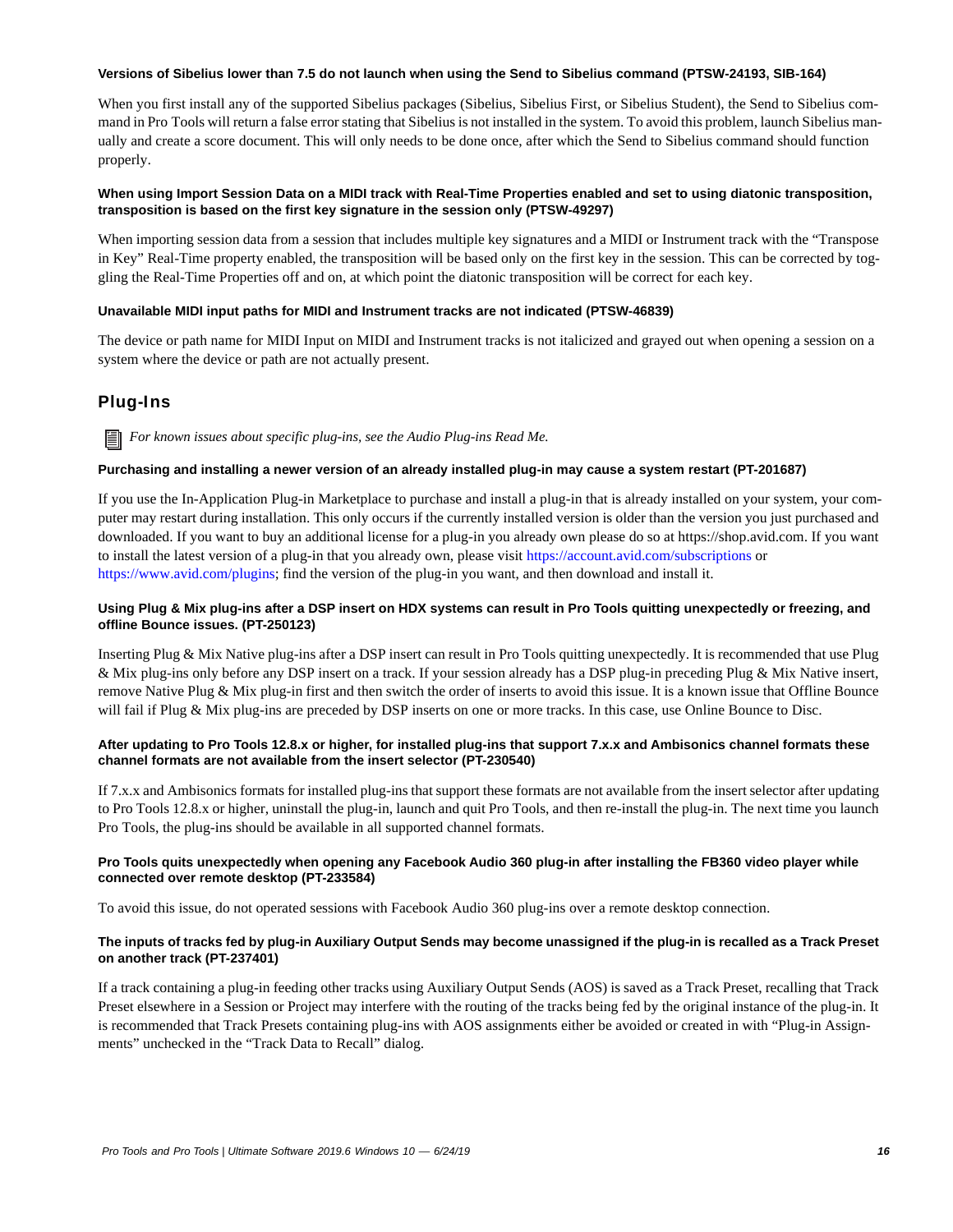### **It is not possible to recall an insert from a Track preset that contains third-party multichannel plugins on a track of a smaller channel width than that from which the preset was created. (PT-236149)**

When attempting to recall an insert from a Track preset that contains third-party multichannel plugins on a track of a smaller channel width than that from which the preset was created, Pro Tools does not load the preset. Instead, you are presented with a warning message stating that "Pro Tools cannot convert the following multichannel plug-ins that were originally saved in this track preset to the format of the current track. The original format of the track was "X"." If you encounter this issue, create an instance of the Track preset for each needed stem format. Also, note that if an insert from a mono Track preset is recalled on a multichannel track, any third-party plug-ins are converted to multi-mono instead of remaining multichannel. This is only an issue with certain third-party plug-ins.

#### **AudioSuite and Clip Groups (PTSW-57457)**

AudioSuite plug-ins handle Clip Groups in the Clip List slightly differently than audio files. With audio files, an AudioSuite process can be applied to all copies of a unique audio file which appear in your session by selecting your target as Clip List in the AudioSuite plugin window and selecting Use in Playlist. However, if your target is set to Clip List in the AudioSuite plug-in window while you have a Clip Group selected, Pro Tools does not recognize the Clip Group as processable audio and will present a No Audio was Selected error. This is because a clip group is not treated as audio until it is actually used in a track.

#### **To apply an AudioSuite process to all copies of a Clip Group in a session at once, do the following:**

- **1** Select the Clip Group to be processed.
- **2** From the Clip List menu, select Ungroup All. All elements of the group will remain selected.
- **3** Perform AudioSuite processing.
- **4** From the Clip List menu, select Regroup.
- **5** When prompted, select Modify to apply the AudioSuite Process to all copies of the Clip Group in the session, or Copy to apply it only to the selected Clip Group.

#### **Plug-In Find and Relink with file types not supported by Pro Tools (111704)**

Find and Relink will not be triggered by plug-ins in situations where plug-ins are missing links to file types that are not natively supported by Pro Tools (such as REX files). To have full Plug-in Find and Relink support, the file types used by plug-ins must also be supported by Pro Tools.

#### **MIDI outputs to some software synthesizer plug-ins are italicized in cross-platform sessions (PTSW-33965)**

With some software synthesizers, MIDI output ports show up italicized when opening a session on a different computer platform than the session was created on until you re-assign the outputs.

#### **When replacing one plug-in with another, the new plug-in inherits previously auto-enabled parameters (PT-202826)**

With the Plug-in Controls Default to Auto-Enabled preference enabled, all available automation parameters become unexpectedly re-enabled (merged) after replacing one instance of the plug-in with another. Disable this preference before replacing one plug-in with another to avoid this issue.

#### **Clip effects may be rendered when rendering clip gain (PT-218043)**

When rendering clip gain for a clip, any active clip effects may also be rendered. To avoid unintentionally rendering clip effects, bypass clip effects for the clip before rendering clip gain.

# HDX Systems

#### **AAE –1103 errors on Windows when swapping a chassis with Avid Audio PCI-e cards between multiple systems. (PT-246977)**

If you swap a PCI-e chassis with Avid audio cards between multiple systems, you may encounter AAE –1103 errors on a Windows based systems. To avoid this issue, reboot your computer with the chassis connected.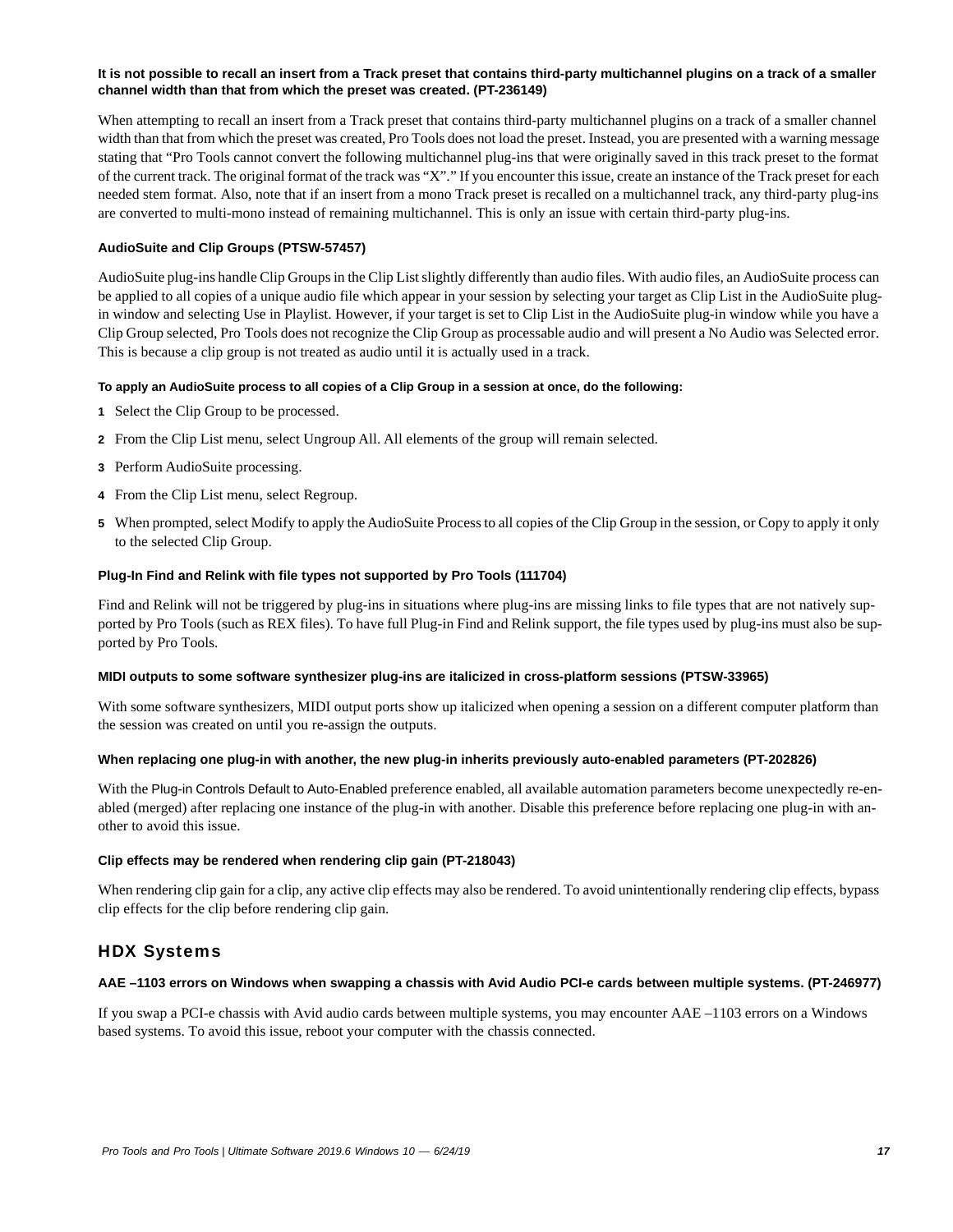# **Installing HDX Firmware reset can result in a Kernel Panic or Blue Screen if more than one card is reset in quick succession. (PT-247759)**

If an HDX firmware update fails and you reset your hardware to factory default to try again, you may find that attempting to reset more than one card at a time can result in a kernel panic on macOS or a blue screen error on Windows. If you encounter this issue, reset the firmware on one card at a time. Launch Pro Tools to install the latest firmware on one card, then shutdown and repeat the process on each additional card in the system.

# **If a DigiReWire client is open when a firmware downgrade is requested, a "Pro Tools quit unexpectedly" warning is displayed after quitting Pro Tools. (PT-247346)**

If a DigiReWire client (such as Reason or Live) is open when an HDX firmware downgrade is performed, Pro Tools may not quit correctly. This dialog can safely be ignored. Should you need to upgrade and downgrade your HDX firmware regularly, avoid having a DigiReWire client open when doing so.

# **Pro Tools does not play back when an invalid sync source is selected on SYNC HD (Word Clock or AES/EBU) (PTSW-156651)**

When attempting to initiate playback, playback will fail if a SYNC HD is connected to an HDX card and an Avid audio interface with no connections to either the word clock or AES/EBU ports. Ensure that the clock is set to a working clock source to resolve this issue.

# **In Avid DigiTest, the reported slot number may not correspond to the physical slot number in the computer (PTSW-155373)**

In Avid DigiTest, the slot number reported for HDX cards starts from 0 on up. For example, "Slot 1" does not necessarily correlate to the first physical slot in the machine. If you have an HDX card that is having problems, match the Serial Number ID on the back of the card with the Serial Number ID displayed on the Slot Info page in Avid DigiTest.

# **Audio stops in certain circumstances with multi-card HDX systems (PTSW-158701 and PTSW-157600)**

Signal routing issues are known to occur with HDX systems on HP Z800 Workstations. To resolve these issues, run HP Performance Advisor software after installing Pro Tools, and load the Avid optimized settings.

# **Corrupted audio when bus recording or bouncing to disk (PTSW-158063 and PT-202030)**

HP Z800 workstations can drop samples while recording or bouncing to disk when an HDX card is present in PCIe Slot #3 (connected to the Southbridge). This problem is resolved by updating the HP Z800 to the latest BIOS (3.54) or by installing the card in another PCIe slot. Use the HP Performance advisor to update your machine before or after installing your HDX card(s).

# **Printing interleaved files with more than 8 channels per track on HDX 2 or greater system results in AAE error -9060. (PT-248851)**

Printing interleaved files with more than 8 channels per track (such as 7.1.2) on a system with more than one HDX card will fail with AAE error –9060. To avoid this issue, print multi-mono files.

# HD Native Systems

# **"Avid HD Native Thunderbolt device is not certified on a qualified HP Z machine." (PT-234613)**

If you encounter this warning, you may safely allow the connection to your HD Z machine.

# **The HD Driver may not load properly after a cold boot when using a HD Native Thunderbolt audio interface with a PCIe Thunderbolt 2 card. (PT-243053)**

Starting up your computer after a full shut down may result in the HD driver not loading properly when using a HD Native Thunderbolt audio interface with PCIe Thunderbolt 2 card. Restart your computer to resolve this issue and the HD driver should load correctly.

# **Audible pops and clicks when changing buffer sizes (PTSW-125715)**

Pops and clicks may occur when changing the Hardware Buffer Size (H/W Buffer Size) in the Playback Engine dialog while monitoring live audio through HD Native hardware. Avid recommends not changing the Hardware Buffer Size while monitoring live audio to avoid this problem. If you must change the Hardware Buffer Size while monitoring live audio, be sure to lower the monitoring volume to avoid any possible damage to your speakers.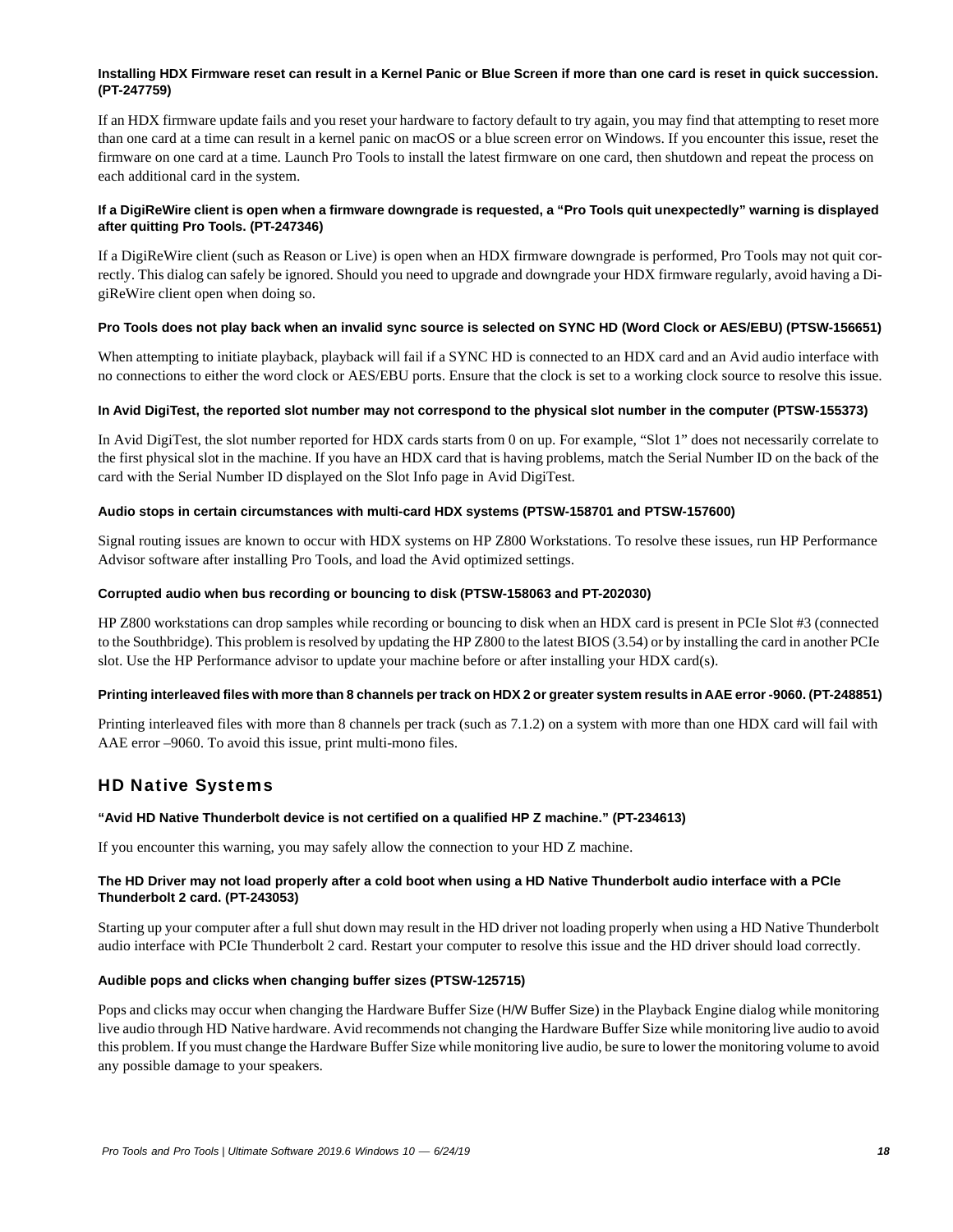# Control Surfaces

# **Trim Scrub and Trim Shuttle don't work on clips with fades (PTSW-46911)**

If a clip has fades, Trim Scrub and Trim Shuttle don't work when trying to trim using a control surface. To work around this problem, remove any fades on the clip, then execute the Trim Scrub or Trim Shuttle, and then restore the fades.

# **Used HW output path indication (PTSW-17559)**

In Assign Matrix, Insert mode the used HW output path will not have amber background indicating that it's already assigned after switching to a different insert on the same track.

### **Color indication on plug-in controls in Learn mode (PTSW-18480)**

When a plug-in is in Learn mode and the track with this plug-in is not focused on the main ICON unit, all automation LEDs in the plug-in window will be red if the track is in one of auto write modes. This conflicts with red color indication on the plug-in control, which is armed for mapping. The workaround is to set the track with plug-ins to Read automation mode.

#### **Send/Pan mode on D-Command for Sends F–J (PTSW-50046)**

In Pro Tools 7.3 and higher, if you save a session on D-Command which is in Send/Pan mode for Sends F-J, the session will open in previous versions of Pro Tools with the channel fader controlling that Send level, as if in Flip mode. To avoid this, open the same session in Pro Tools 7.4, take the session out of Send/Pan mode, and re-save the session.

#### **SignalTools meter ballistics on control surfaces (PTSW-52799)**

SignalTools RMS, VU, BBC, Nordic and DIN meters will display inaccurate decay times when viewed on a control surface. Unaffected types are Peak, VENUE, and Peak + RMS, which only reports the Peak meter to the control surface. The attack times of the affected meters are not affected, only the decay times. All meter types display accurately in the plug-in window.

# **Channel Strip plug-in Expander/Gate meters appear in the Compressor/Limiter meter instead of in the Expander/Gate meter in D-Control Dynamics section (Main Unit) (PTSW-150897)**

The Avid Channel Strip plug-in uses shared meters for Expander/Gate and Compressor/Limiter processing. Because of this, both Expander/Gate and Compressor/Limiter metering appear only in the Compressor/Limiter meter in D-Control Dynamics Section (Main Unit).

# **The Edit and Mix windows do not follow banking on EUCON control surfaces (PTSW-133466)**

When the Edit Window Follows Bank Selection and/or the Mix Window Follows Bank Selection preferences are enabled in Pro Tools (Setup > Preferences > Mixing), after banking your EUCON controller, neither the Edit nor Mix window scroll to follow. You will have to manually change the view of the Edit or Mix windows to see the tracks that correspond to the EUCON controller if they are off screen.

# Video

# **Pro Tools quits unexpectedly on launch if ASIO4All is installed, and a Blackmagic or Avid video peripheral is present and enabled in Windows Device Manager (PT-244170 and BMD-352)**

Pro Tools will not launch if both ASIO4ALL and a Blackmagic video peripheral, or Avid Artist DNxIQ or DNxIO is installed. The launch fails immediately with no error. To avoid this issue, disable the "Avid Artist <device name> AVStream" or "Blackmagic <device name> AVStream" driver found under the "Sound, video and game controllers" heading of the Windows Device Manager. With this disabled, Pro Tools will launch and the video hardware will still function.

# **Importing session data results in Video Project Type change. (PT-253013)**

Importing Session Data from a session with a different timecode rate than the destination session may cause the Video Project Type to change unexpectedly. The result of this change can adversely affect video playback performance. If this occurs, click the Project Type selector (the raster/rate setting on each video track in the Edit Window) and select the most appropriate option for the session's video media.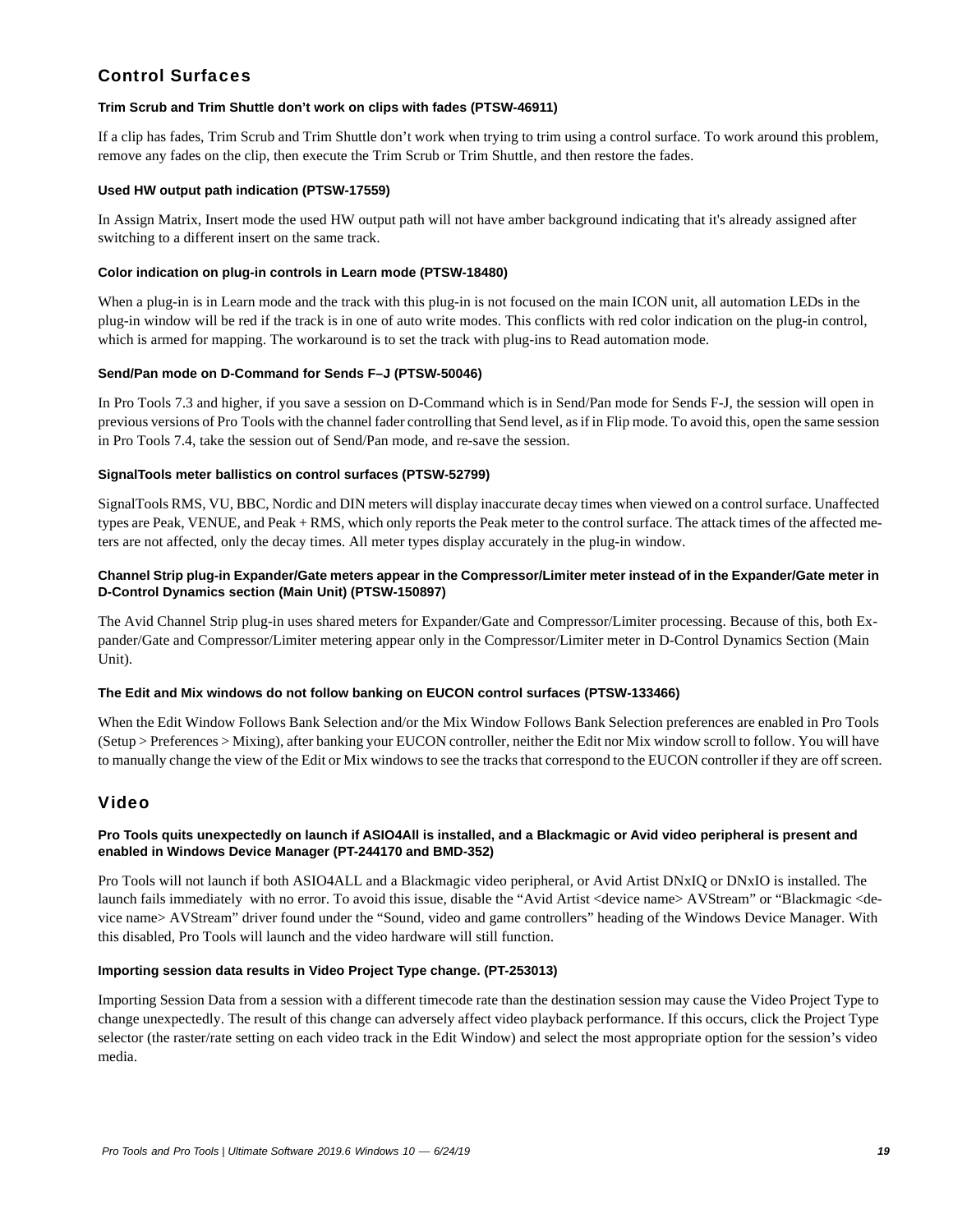#### **Playback of QuickTime video in Pro Tools may stutter or drop frames**

When monitoring QuickTime playback in the Pro Tools Video Window on the computer screen, the video image may stutter or drop frames. To improve results with QuickTime playback, try any of the following:

- Disable Continuous Scrolling.
- Close unnecessary UI windows.
- Try using the DNxHD codec.
- A second Pro Tools or Media Composer Video Satellite option offers guaranteed performance for Avid video playback with a primary HDX or HD Native system.

# **Unsupported QuickTime video formats (PTSW-52140, PTSW-52155, PTSW-52157)**

Several video formats supported in QuickTime are not supported in Pro Tools. These include .DivX, .flc, .m4v and .3gp format movies. Attempting to import these will generate errors or will fail to import.

#### **QuickTime files that contain multiple CODECs may not import (UME-835)**

If the Pro Tools tells you that a file cannot be imported because it may be unsupported, check to see if the file contains more than one CODEC. This can be done by opening the file in QuickTime player and examining the file properties. QuickTime files that contain more than one CODEC are not officially supported for import into Pro Tools.

#### **1080p50 video can only be bounced as "Same as Source" (PT-236136 and PT-235110)**

Pro Tools can only bounce 1080p50 video using the "Same as Source" method. Transcode is not allowed at this time. If you would like to change the codec or attributes of the exported video, use another application.

### **Pro Tools presents the following error: "The Video Engine has reported an error. More information is in the Video Engine log file" when attempting to play back video files with a resolution of 1080p50 using the AVC-Intra100 and 200 CODECs. (UME-1394)**

Pro Tools cannot play back video files with a resolution of 1080p50 using the AVC-Intra100 and 200 CODECs. Doing so results in the following error: "The Video Engine has reported an error. More information is in the Video Engine log file." There is currently no workaround for this issue, so you must transcode the media to another CODEC, such as DNxHR or Apple Pro Res.

# **Video media using XDCAM CODECs displays only black in a 1080p50 video project type. (UME-1392)**

XDCAM codecs display only black when using a 1080p50 project type. There is currently no workaround. Transcode the media to another CODEC, such as DNxHR or Apple Pro Res for use with Pro Tools.

# **Closing the QuickTime window during session playback may result in –9092 errors that stop playback (PTSW-162502)**

To avoid this issue, try increasing the number of CPU Cores available for Pro Tools processing and/or raise the H/W Buffer Size in the Pro Tools Playback Engine dialog.

# **"Error reading video in the QuickTime files" when importing some MPEG 1 and 2 video files in Pro Tools (PTSW-178017)**

Some MPEG1 and MPEG2 files cannot be opened by Avid applications, including Pro Tools. Transcode these files to one of our primary CODEC such as DNxHD or AppleProRes for use in Pro Tools to avoid this issue.

# **MPEG-1 and MPEG-2 video freezes at edit points (79182)**

Editing MPEG-1 & MPEG-2 video is not officially supported. If you experience this problem, try switching playback to the Video window, or convert the movie to a supported format using a 3rd party application. Removing the audio from an MPEG-1 or MPEG-2 movie with a 3rd party application may also fix the problem.

#### **3G2 file extension is not supported for video import (PTSW-178015)**

Pro Tools 11 provides support for the .3GP file type extension for video import. These are video files often created on mobile phones. The second generation of this format uses the file extension of .3G2. Files with the .3G2 file extension will be filtered out as unavailable for video import. These .3G2 files may be available for import if their file extension manually changed to .3GP. If the files remain unavailable for import after changing their extension, they will need to be converted to an explicitly supported format such as DNxHD or AppleProRes for use in Pro Tools.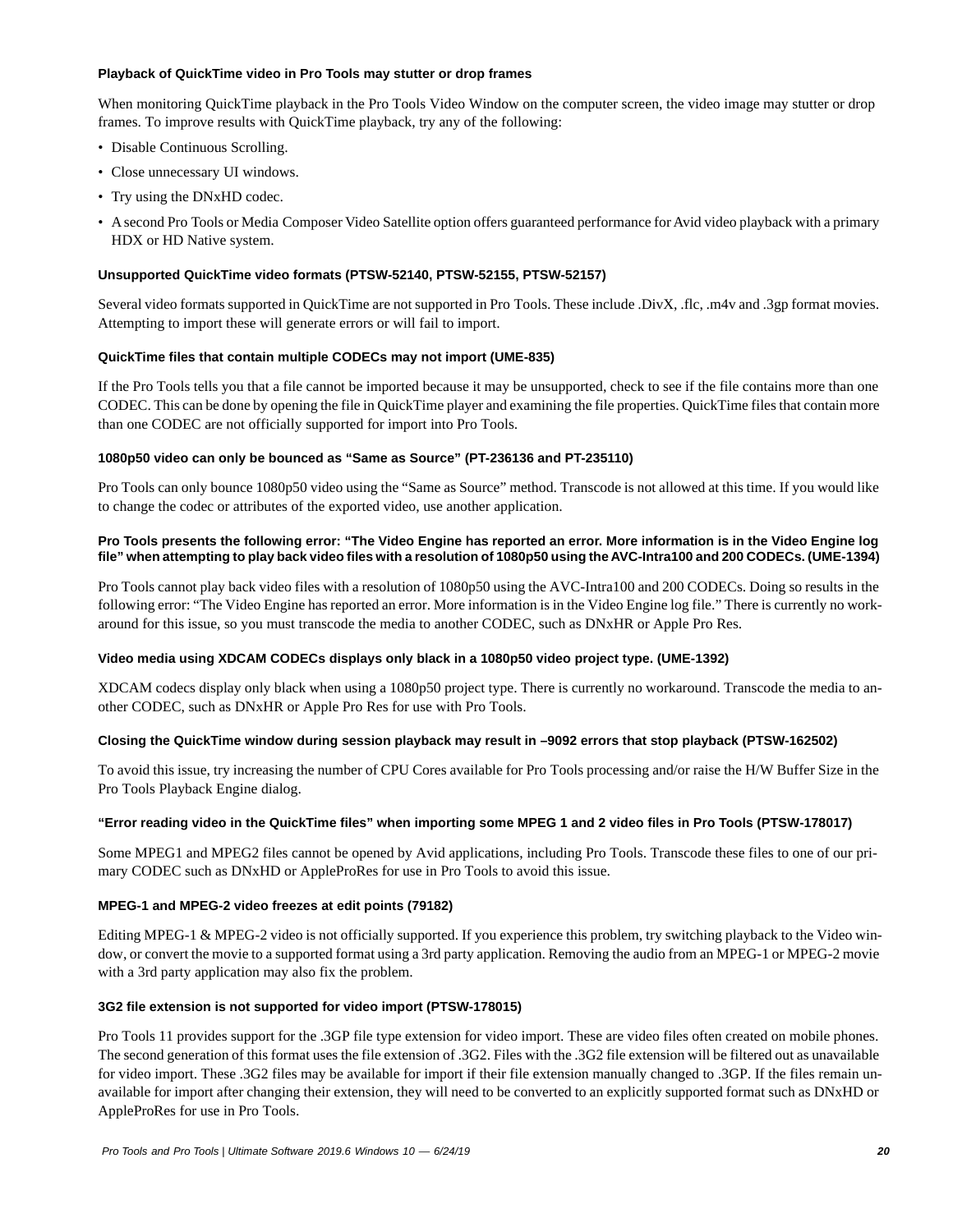#### **Audio and video will not stay in sync when using ASIO4ALL (PTSW-179261)**

When ASIO4ALL is selected as the Pro Tools Playback Engine, video may drift out of sync and even drop frames. To avoid this, use a supported Avid audio interface.

#### **Video pull factor may become invalid when video hardware is enabled (PTSW-180554)**

If a software video pull factor of 0.1% is set while video hardware is disabled, enabling the video hardware may create an illegal pull setting. Video hardware only supports 0.1% pull ups at 24pPAL rates, and 0.1% pull downs at 25pPAL rates. If the pull rate is set to 0.1% at any other rate while video hardware is enabled, manually select an available option from the pull menu, which may be "none."

#### **Video may not stay in sync when video hardware is attached and Pro Tools is locked to an external clock (PTSW-178722)**

If both Pro Tools and an attached video peripheral are each resolved to an external clock, but the clock is not derived from the same source, video will not stay in sync. An example of this would be if the video peripheral is locked to black burst, and the audio peripheral is locked to an audio clock not derived from the same video black burst, such as SPDIF. In this scenario, setting the video peripheral to lock to its own internal clock will allow Pro Tools to compensate for video drift over time.

# Third-Party Video Peripherals

# **The following issues may occur with third-party video hardware. Please contact your hardware vendor for support.**

 In some cases, video will not stay in sync over time if the video peripheral is not, or cannot, lock to video reference. If you experience this, a workaround is to set the Pro Tools clock to internal. This will cause the video peripheral to slew overtime and stay in sync with Pro Tools. (THPV-2)

 With some peripherals video playback will be one frame out of sync with Pro Tools audio. To compensate for this, choose Setup > Video Sync Offset and enter a 1 frame offset. (THPV-9)

 With some video peripherals, the video output will be scrambled when video is not loaded in Pro Tools, or when the video peripheral is disabled. (THPV-32)

# Synchronization and Machine Control

# **Recording with serial timecode (PTSW-63013, PTSW-60432)**

Occasionally, it is possible for the Tascam DA-98 servo lock bit behavior to cause Pro Tools to think the DA-98 is servo locked before it actually is. This could cause a synchronization offset when Pro Tools locked to serial timecode generated from a DA-98. Pro Tools will now handle these cases, but if you experience this problem, try increasing the amount of frames to 10 in the "Delay before locking to Timecode" preference.

#### **The "Machine Cues Intelligently" preference should not be used with non-linear decks (46200)**

Pro Tools overshoots and posts an "Error Cueing Machine" dialog if the Machine Cues Intelligently preference is checked when using non-linear playback devices.

# Video Satellite

#### **Mismatched video reference warning with larger than HD rates (PT-233603)**

If a Media Composer Video Satellite has a larger than HD Project Type, linking to a Pro Tools Satellite results in an erroneous video reference mismatch dialog. Despite the warning, the systems will play in sync.

# **Pro Tools and Media Composer Video Satellite Quit Unexpectedly when Disconnecting an Additional Pro Tools System During Playback (PTSW-23142)**

When multiple Pro Tools systems are connected via Satellite Link in conjunction with a Video Satellite, always stop playback before disconnecting any of the systems.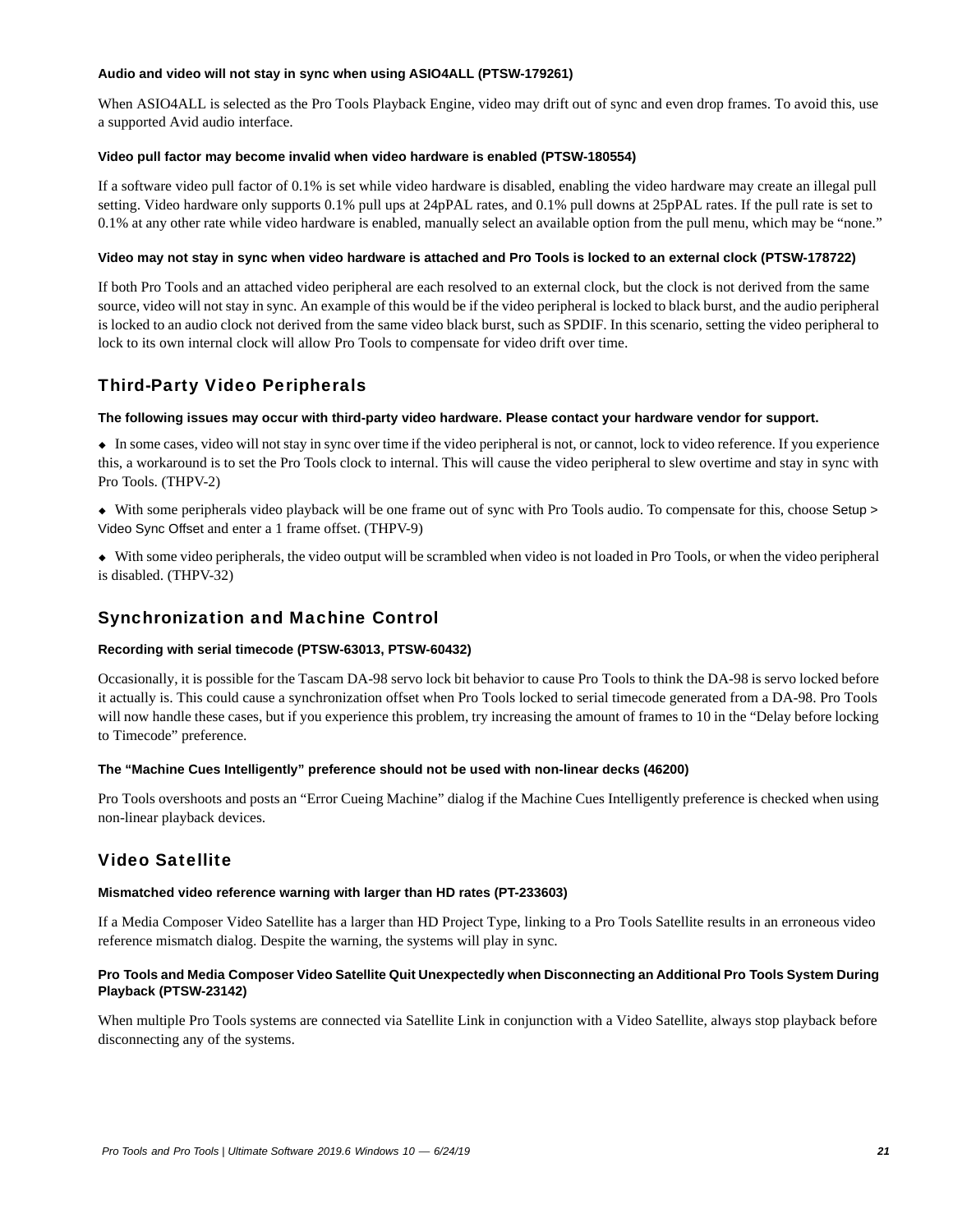#### **"Pro Tools Cannot Currently Play" Error (Item # UDevC00116083)**

In a Video Satellite configuration, when the system is sitting idle, Media Composer may post the dialog, "Pro Tools cannot currently play, is online with Machine Control, or is in Transport = Remote Mode. Please resolve the issue with the Pro Tools system and try again." To avoid this problem, link the Video Satellite from the Pro Tools Administrator system rather than from Media Composer.

#### **Media Composer Video Satellite cannot be enabled when Pro Tools is co-installed on the same computer (UME-956)**

When Media Composer and Pro Tools are co-installed on the same computer, that system cannot be used as a Video Satellite. To use the computer as a Video Satellite, uninstall Pro Tools and re-install Media Composer.

### **23.976 or 24 fps Sequence Start Time Ending In Digits Other than ":00" Causes Time Code Offset**

Media Composer uses NTSC or PAL time code when setting the sequence start time regardless of the format selected by the user for display. When you are working on a video satellite project at 23.976 or 24 fps, a Media Composer sequence with a start time that ends in a value other than :*00* causes an offset between Pro Tools and Media Composer at the session start. For example, the start time 45:02:10:15 (ending in *:15*) would cause an offset, but the start time 45:02:10:00 (ending in :*00*) would not.

As a workaround, always set your Media Composer sequence start time to a time code value ending in *00*.

#### **Cueing from Media Composer in a 720p Project Causes 1-Frame Offset (Item # 98460)**

In 720p projects, Media Composer counts at 50 or 60 (59.94) progressive fps—depending on the project type—while Pro Tools counts at 25 or 29.97 frames per second. When you cue a sequence from the video satellite in a 720p project, the Pro Tools edit cursor can be offset by as much as one frame.

As a workaround, cue and play back from Pro Tools when working with a 720p project in a video satellite system. This ensures that the two applications are always in sync. It is not possible to cue to odd 50 or 60 frame boundaries (for example, frame 47) from Pro Tools.

### **Audio and video may drift out of sync In Satellite Mode in certain conditions (Items # UDevC00090064, UDevC00090078, UDevC00088666, UDevC00089437, UDevC00087542)**

When operating in Satellite mode, audio and video output from Media Composer may drift out of sync by as much as one frame in any of the following conditions:

- When viewing video full screen in 1394 mode. This is due to the difference between the monitor's refresh rate and the video reference rate.
- When the Edit Play Rate of the video differs from the frame rate of the video reference signal. (For example, this occurs with a 24p NTSC project with 23.976 Edit Play Rate and NTSC reference signal.)
- When looping a selection that is not aligned to video frame boundaries in Pro Tools. As a workaround, make your selection in Pro Tools using Grid mode with the Grid value set to 1-frame increments—especially when it is necessary to loop several times without stopping.

# General Localization

#### **Relinking using MacDrive Version 6 to open sessions from other platform (PTSW-63606)**

MacDrive version 6 strips the extensions off of files in "Normal Use" mode - you need to use "Backup/File Transfer" mode to avoid having the extensions stripped off. However, "Backup/File Transfer" doesn't work well with multibyte characters, as "International Use" does. "International Use" also strips the extensions, so you either have to not use multibyte characters, or have the trouble with stripping extensions. These used to be separate options in MacDrive 5, but in 6 you can't get one without the other. To get around the stripping extensions, you can do a Relink by ID only, and have it search through all the files to match them up - this is the only workaround.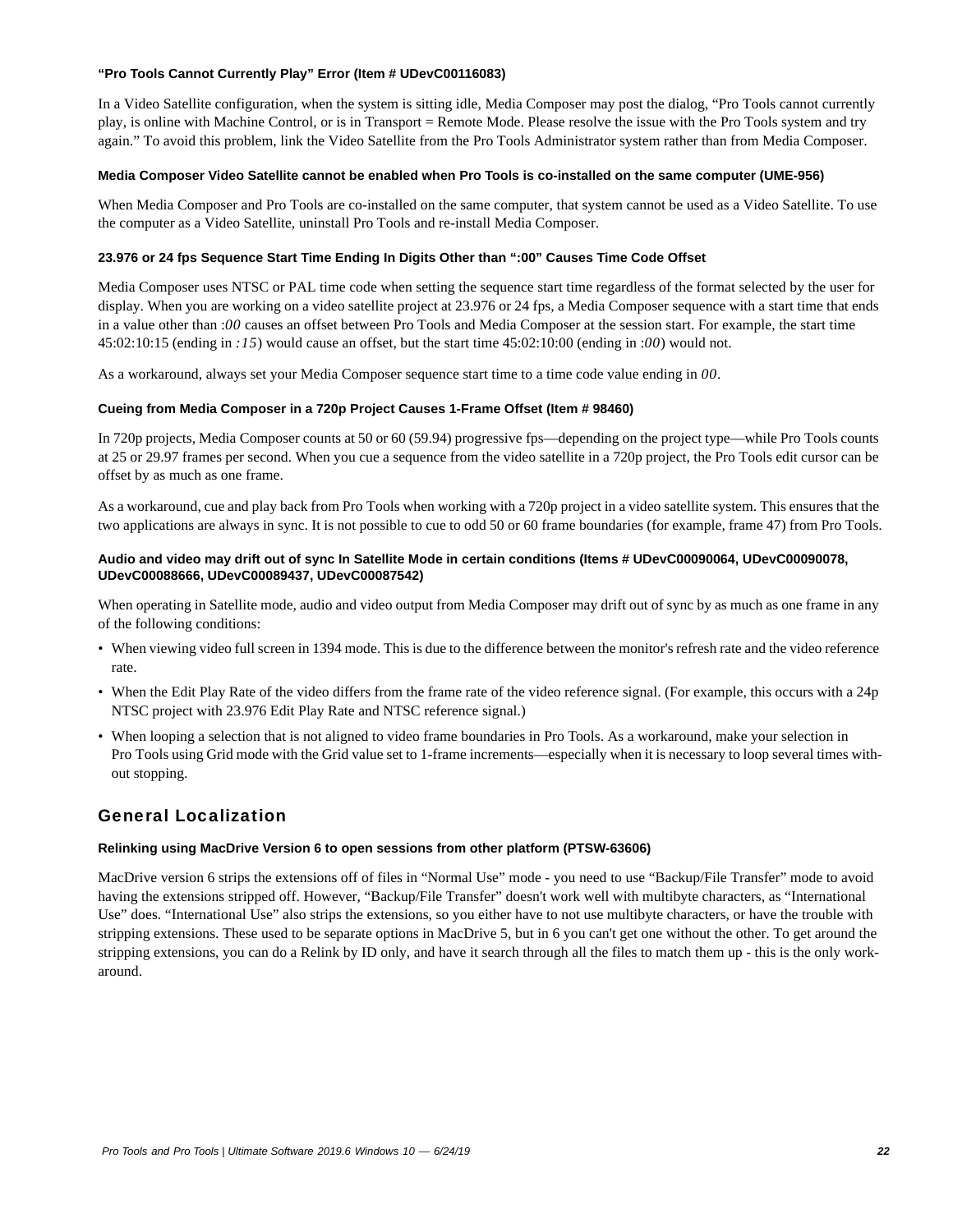# **AAF/OMF sequences with non-English characters import with garbled clip names or won't relink (PTSW-33569, PTSW-99570, PTSW-33826)**

If an AAF/OMF sequence containing files or clip names with non-English characters is exported from a Mac-based Pro Tools 7.3.1 system (or lower), it may not import correctly into Avid Media Composer, or Pro Tools 7.4 and higher systems on Windows or Mac. Conversely, AAF/OMF sequences with non-English characters exported from any Pro Tools 7.4 or higher system (or higher) may not import correctly into a Mac-based Pro Tools 7.3.1 (or lower) system. To relink the files, select "Manually Find and Relink," then deselect all options except "Find by file ID." Clip names may appear garbled.

#### **Inconsistent MIDI performance on Dutch OS with English Pro Tools (59608)**

When running the English version of Pro Tools on Dutch OS, MIDI output can slow down with extended use.

# Known Issues with Audio Interfaces

#### **Avid DigiTest firmware updates appear to freeze when DigiTest is not the front-most application (PTSW-138994)**

When clicking outside the Avid DigiTest window, the Graphical User Interface (GUI) may appear to freeze. However, the firmware update will complete successfully. If you encounter this issue, please wait for the firmware upgrade to finish. You will know that the firmware update completed successfully when the GUI becomes responsive again.

### **When switching audio interfaces, some devices may fail to load proper drivers with the Found New Hardware wizard (PTSW-28118)**

When switching audio interfaces, the Found New Hardware Wizard will sometimes properly identify the device, but then fail to install the needed drivers. If this happens, with the new device connected, go to Add or Remove Programs in the Windows Control Panel, choose the audio interface, select Change, and run a "Repair" install. The driver installation should complete with the Found New Hardware Wizard.

#### **Changing sample rates during a session can cause session to play at a faster or slower speed (56697)**

Changing Sample Rate during a session from the Control Panel for your audio interface can cause the audio to playback at the incorrect speed. Consequently, the data could be unrecoverable afterwards. Before creating a session, set the Sample Rate in the Control Panel for your audio interface and do not make changes thereafter.

# HD OMNI

# **Noise in the output signal from HD OMNI with digital input (PTSW-1614)**

If HD OMNI is connected to a digital source with a mismatched clock and Sample Rate Conversion (SRC) is not enabled, you will hear noise (including loud "pops") in the output signal. To correct this problem, either enable SRC or ensure that the clock of the digital source and HD OMNI are matched correctly.

# **HD OMNI front panel Setup menus are unresponsive after Pro Tools quits unexpectedly (PTSW-125692)**

HD OMNI will not automatically recover "stand-alone" mode if Pro Tools quits unexpectedly (or if you disconnect the DigiLink cable from HD OMNI while Pro Tools is running). As a result, some of the SETUP functions accessible from the front panel will be unavailable. Power cycle HD OMNI to recover stand-alone mode.

#### **Graphic redraw problems in the Hardware Setup dialog (PTSW-122690, PTSW-1346, and PTSW-1235)**

When changing the Hardware Setup configuration for HD OMNI, it is possible to encounter graphics redraw problems in some cases. To force a graphics redraw of the Hardware Setup dialog, close and reopen the Hardware Setup dialog.

#### **No sound on output after Hardware reset (PTSW-126575)**

After resetting the HD OMNI interface to the default factory settings using the front panel controls, the HD OMNI interface stops emitting sound in sessions where the outputs are not assigned to the Monitor output path. To correct this problem, press the ALT monitor button to switch to the ALT Monitor path, and then press it again to switch back to the Main Monitor path.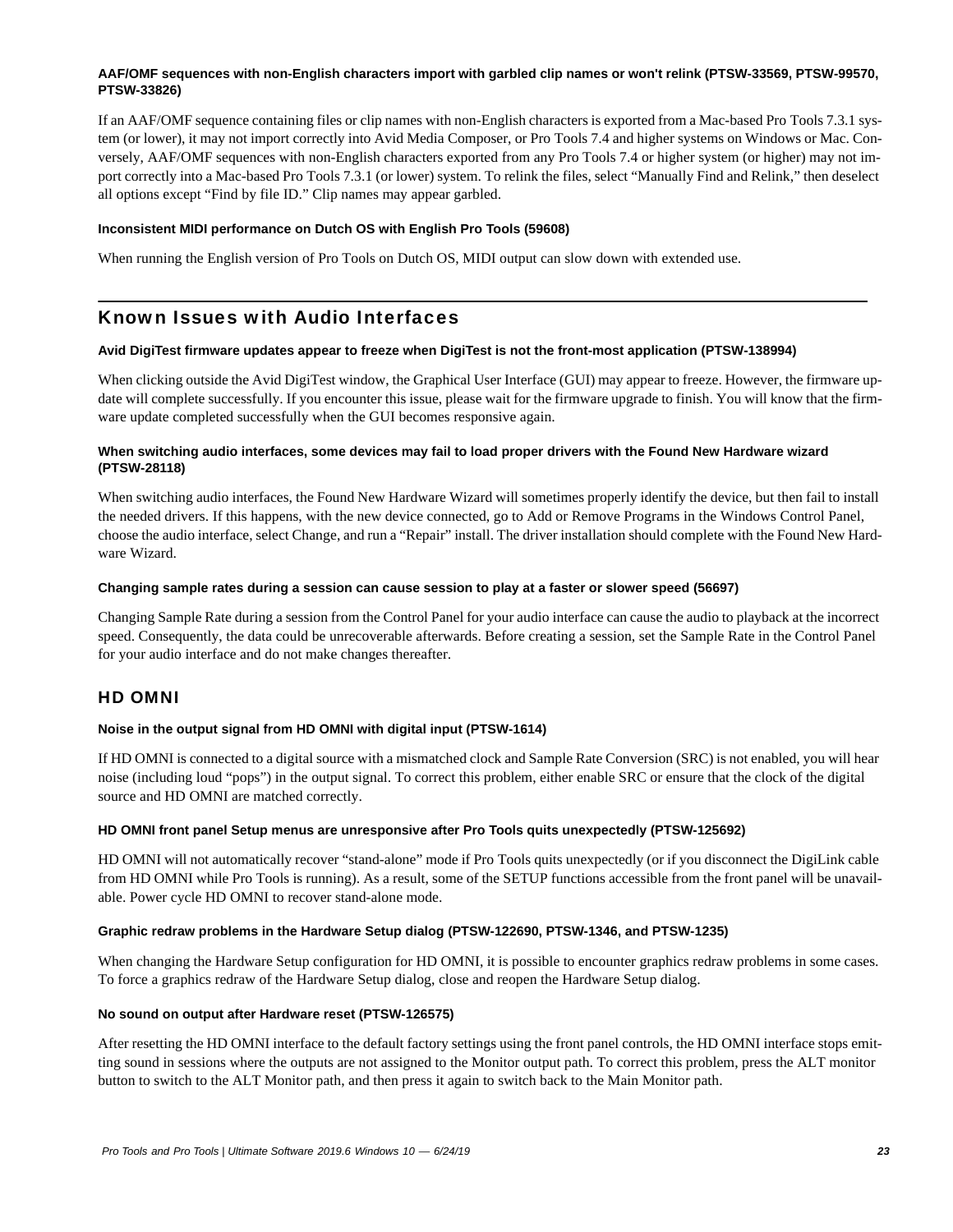### **Loss of monitor path with launching Pro Tools with HD OMNI off or disconnected (PTSW-127313)**

When launching Pro Tools and opening I/O Setup after powering off HD OMNI or disconnecting it from the system, the inactive Monitor path is not present in Output tab. You may need to restore the default I/O Settings and remap the corresponding Output Busses.

### **Output paths are not automatically created in the Output page of the I/O Setup after disabling the corresponding monitor path in the Monitor page of the Hardware Setup, and re-assigning the outputs from "None" to physical outputs in the Main page of the Hardware Setup (PTSW-127559)**

After disabling the Monitor path in the Monitor page of the Hardware Setup and re-assigning the corresponding Outputs from "None" to physical outputs (such as "A 1-2") in the Main Page of the Hardware Setup, these Output paths are not automatically created in the Output Page of the I/O Setup. You will have to manually create the appropriate Output paths in the I/O Setup (or click Default).

# **Changing monitor path output assignments in the Hardware Setup does not update the output paths in the Output page of the I/O Setup (PTSW-127563)**

When changing Monitor path Output assignments in the Monitor page of the Hardware Setup (such as setting the Monitor path Format to None or assigning the Monitor to different physical outputs), the Output paths in the Output page of the I/O Setup do not reflect the corresponding changes. You will have to manually create the appropriate Output paths in the I/O Setup (or click Default).

### **When creating new sessions, using the I/O Settings selector can result in unexpected output assignments if HD OMNI has an assigned Monitor path (PTSW-123896)**

If HD OMNI has an assigned Monitor path, Output paths created by the selected I/O Settings option in the New Session dialog may be offset by the channel width of the Monitor path. If this happens, you will have to manually create the appropriate Output paths in the I/O Setup (or click Default).

# **I/O Setup Bus page erroneously adds Monitor paths (PTSW-127739)**

With both MAIN and ALT Monitor paths declared, toggling one of the CR Monitor paths from the current format to "None" and then back to the starting Monitor format from within the Hardware Setup Monitor page, causes the Bus page in I/O Setup to erroneously add an extra Monitor path with the abbreviation with "(1)." This can happen numerous time and each new Monitor abbreviation increments accordingly.

# Avid Audio Interfaces with ASIO Third Party Client Software

# **When adjusting the Hardware Buffer Size in a third-party audio application (such as Reason), the Avid Hardware ASIO driver may quit unexpectedly (PTSW-162469, PTSW-154719)**

It is possible to select an unsupported hardware buffer size for some Avid audio interfaces when using third-party ASIO client software (such as Reason or Cubase). To avoid this issue, use the Avid hardware driver control panel to change the hardware buffer size.

# Mbox Pro

# **Pro Tools appears unresponsive with Mbox® Pro (PTSW-184498)**

If Pro Tools appears to be unresponsive with Mbox Pro, check to ensure that the Mbox Pro is synchronized to the proper clock source (Setup > Hardware) and that the clock source and your Pro Tools session have matching sample rates. If Mbox Pro encounters a problem with the clock source (such as mismatched sample rates between the clock source and the session), Pro Tools may become unresponsive.

# ASIO and WASAPI

#### **Pops and clicks can occur when using third-party ASIO audio interfaces with Pro Tools (PTSW-132084)**

Note that audible pops and clicks can occur when using some third-party audio interfaces even if Error Suppression is disabled. Try increasing the Hardware Buffer size for the device to avoid this problem.

#### **Pro Tools cannot locate installed ASIO hardware on launch (PTSW-132125)**

There are known issues with some third-party ASIO devices not being recognized by Pro Tools 10.x. For a list of third-party hardware compatibility issues, please visit *www.avid.com/compatibility*.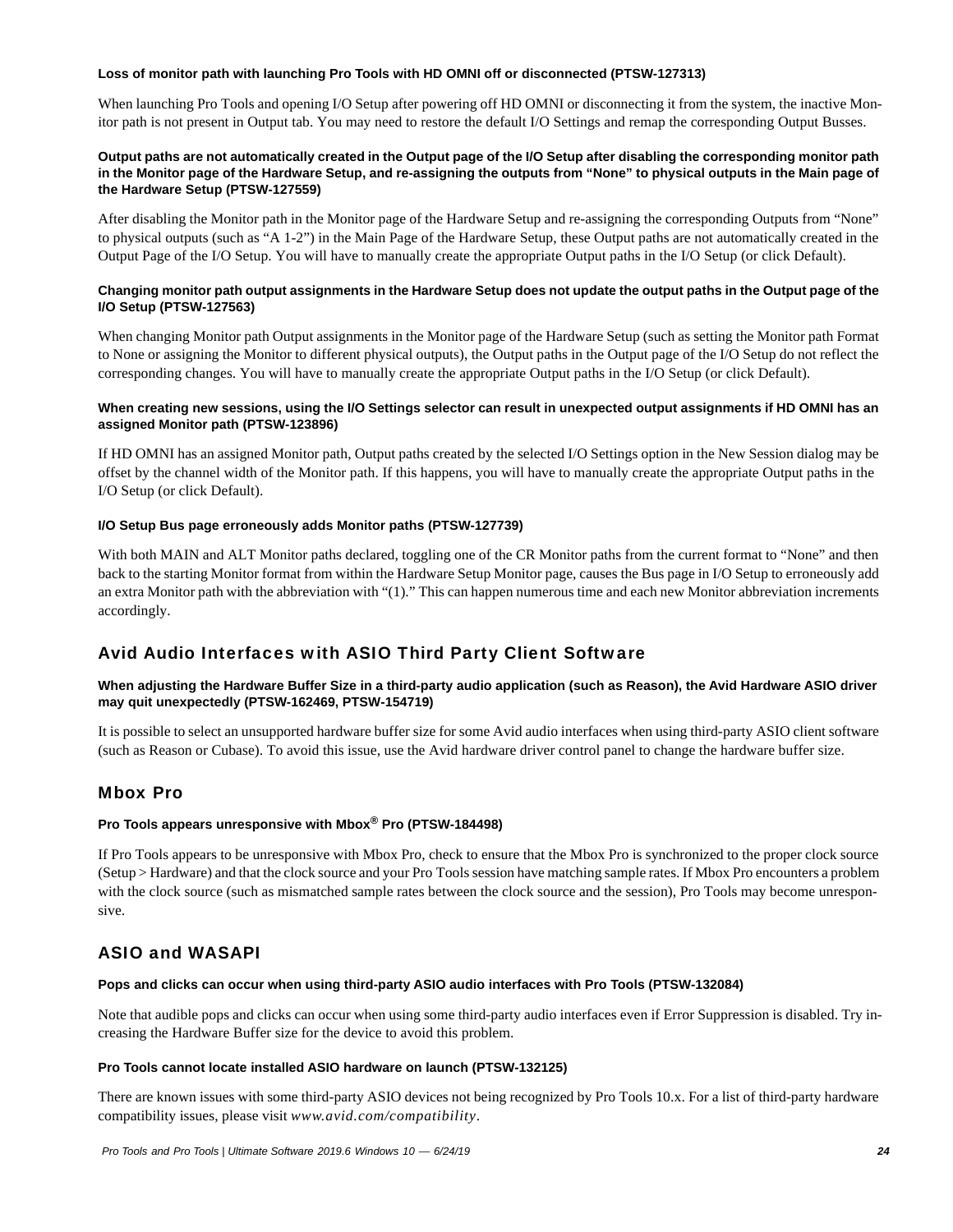### **When using Pro Tools or Pro Tools HD with WASAPI or ASIO, Pro Tools cannot create or open sessions that have a different sample rate than Windows default audio interface (PT-201662)**

When using Pro Tools or Pro Tools HD software with WASAPI, Pro Tools cannot create or open sessions that have a different sample rate than Windows default audio interface. To avoid this issue, exit Pro Tools, disable the audio interface in the Windows Control Panel, and then launch Pro Tools to create or open a session using the desired sample rate.

### **Pro Tools fails to launch if video hardware is seen as the default audio interface for Pro Tools (PT-223463 and PT-237198)**

If video hardware is installed after installing drivers for your audio interface, Pro Tools may hang on launch. Should this occur, force quit Pro Tools in task manager and relaunch Pro Tools while holding down the N key on your computer keyboard. This will cause the Pro Tools Playback Engine dialog to launch. Change the playback engine from the video hardware to any supported audio interface.

# Error Messages

# **Error –6031 during playback (32637)**

If you encounter a –6031 error while playing back a session with dense MIDI or automation, stop playback, save and close the session, quit and re-launch Pro Tools, then re-open the session before resuming playback.

# **DAE Error –9132**

If a –9132 error occurs during Bounce To Disk (even with the highest Hardware Buffer setting selected), bus the desired tracks to the appropriate number and format (mono or stereo) of audio tracks, then record them to disk instead of bouncing.

#### **Error –5000 (Unknown Error) when launching Pro Tools (36130)**

On a system with multiple partitions, if different InterLok PACE versions are installed on different partitions, Pro Tools will report an "Unknown –5000 error" on launch. To avoid this problem, install the same PACE components on all partitions on your system.

#### **Error –6042**

If you repeatedly encounter –6042 errors, open the System Usage window and check the PCI gauge. If the gauge is peaked, you will need to reset the PCI bus. To reset the PCI bus, make all tracks inactive and start playback. If you still encounter a –6042 error, quit and relaunch Pro Tools, open the Playback engine dialog, and change the Number of Voices to a setting that uses fewer per DSP.

#### **Error –6074 when toggling all plug-ins between Active and Inactive mode during playback (55049)**

In large sessions, deactivating and reactivating all the plug-ins simultaneously can cause Pro Tools to post the following error: "The engine DSP ran into the TDM2 deadband. Too many I/Os to the TDM2 chip (–6074)." To resolve the problem, activate and deactivate plug-ins in smaller groups.

#### **Error –9073 when recording to a FireWire drive and the 2 GB file limit is reached (42611)**

When the 2 GB file limit is reached during recording to FireWire drives, a -9073 error is posted instead of the expected "Recording has been terminated because a disk is full" dialog. This error is benign, and does not signal any data loss or problem with the hard drive.

#### **Error –9073 other than when recording to a FireWire drive and the 2 GB file limit is reached**

If you encounter a –9073 error, refer to the Answerbase for possible causes and solutions (*www.avid.com/us/support*).

#### **Error –9128**

In sessions with high sample rates (96 kHz or higher), you may need to set the Hardware Buffer Size to 512 or more to avoid –9128 errors during playback with Native plug-ins or dense automation.

# **Error –9155**

In sessions with high sample rates of 96 kHz or more, you may need to set the Hardware Buffer Size to 512 or more to avoid –9155 errors during playback with dense automation.